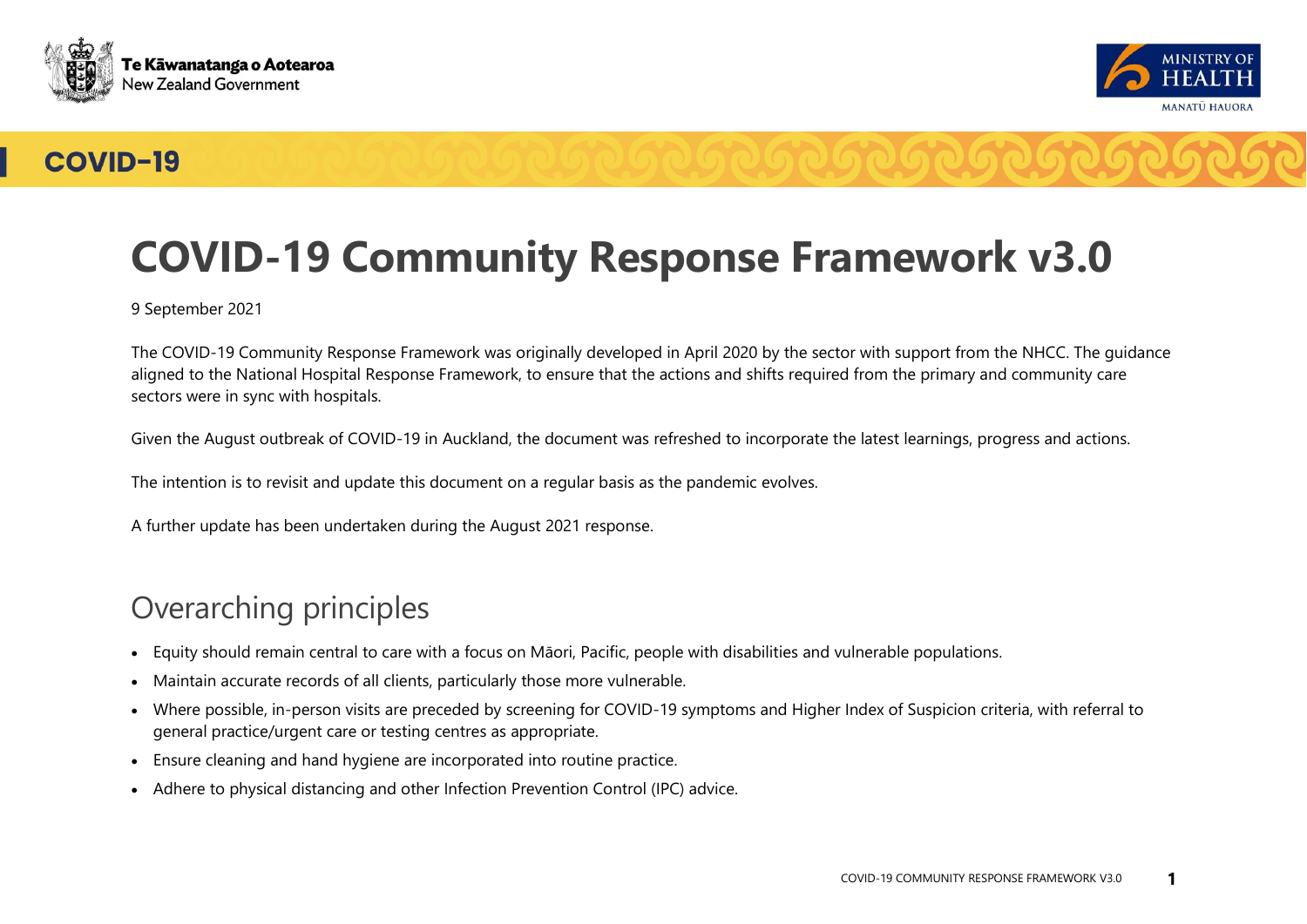- Personal protective equipment (PPE) should be used according to guidance from the Ministry of Health (MoH).
- Ensure sufficient stocks of PPE, alcoholic hand gel and cleaning products.
- Staff who are unwell or are contacts of cases should follow MoH and public health quidance.
- Occupational risk assessment tools and guidance should be used to identify staff more vulnerable to COVID-19 and to assess and mitigate their risks through workplace restrictions and modifications.
- Services should support and enable contact tracing, for example using the NZCOVID Tracer app or other records.
- The National Telehealth Service advice lines are available. This includes Healthline for general advice, triage and information (0800 611 116) and the dedicated COVID-19 healthline (0800 358 5453) – both available 24/7. The COVID-19 Vaccination healthline (0800 28 29 26) provides vaccination information and help for people to book online and is available 8am to 8pm, 7 days a week including public holidays. The COVID-19 clinical advice line for home and community health professionals is available 8am to 8pm, 7 days a week including public holidays. Also available are PlunketLine on 0800 933 922. DHB SUDI Coordinator or Hāpai te Hauora 027 601 3997.
- Plan/implement the management of non-vaccinated, or partially vaccinated, workforce during increasing alert levels.
- Plan/implement processes to safeguard vulnerable high priority services during increasing alert levels.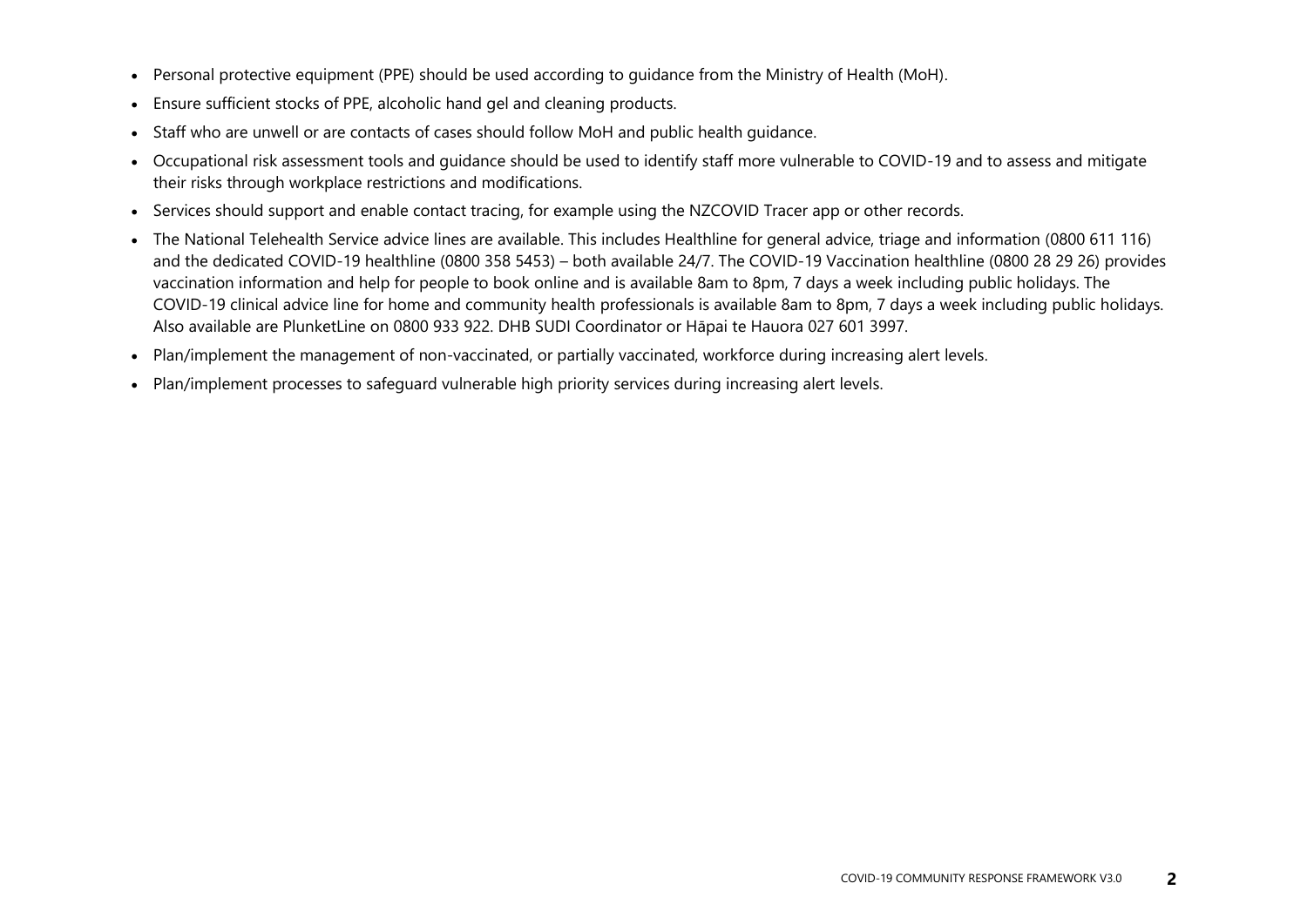| <b>ALERT LEVEL</b>                                                                                                                                                                                                                                                                                     | <b>General Practice</b><br>(GP) & Urgent<br>Care (UC)                                                                                                                                                                                                                                                                                                                                                                                                                                                                                                                                                                                                                                                                                                                                                                                                                                                                                                                                                                                                                                                                                                                                                                                                                                                                                                                                                                      | <b>Community</b><br>Pharmacy | <b>Aged Residential</b><br>Care (ARC)                                                                                                                                              | <b>Home Based</b><br>Support (over 65s) | Government<br><b>Contracted</b><br><b>Emergency</b><br><b>Ambulance</b><br><b>Services (EAS)</b><br>(Road and Air) | <b>Maternity</b>                                                                                                | <b>Well Child</b><br><b>Tamariki Ora</b><br>(WCTO) | <b>Family Planning,</b><br>Sexual &<br><b>Reproductive</b><br><b>Health</b> | <b>School Based</b><br><b>Health Services</b><br>(SBHS) |  |  |
|--------------------------------------------------------------------------------------------------------------------------------------------------------------------------------------------------------------------------------------------------------------------------------------------------------|----------------------------------------------------------------------------------------------------------------------------------------------------------------------------------------------------------------------------------------------------------------------------------------------------------------------------------------------------------------------------------------------------------------------------------------------------------------------------------------------------------------------------------------------------------------------------------------------------------------------------------------------------------------------------------------------------------------------------------------------------------------------------------------------------------------------------------------------------------------------------------------------------------------------------------------------------------------------------------------------------------------------------------------------------------------------------------------------------------------------------------------------------------------------------------------------------------------------------------------------------------------------------------------------------------------------------------------------------------------------------------------------------------------------------|------------------------------|------------------------------------------------------------------------------------------------------------------------------------------------------------------------------------|-----------------------------------------|--------------------------------------------------------------------------------------------------------------------|-----------------------------------------------------------------------------------------------------------------|----------------------------------------------------|-----------------------------------------------------------------------------|---------------------------------------------------------|--|--|
| <b>COVID-19</b><br><b>Community</b><br><b>Readiness</b><br><b>GREEN ALERT</b><br><b>Trigger status:</b><br>No COVID-19<br>positive patients<br>in your facility;<br>any cases in your<br>community are<br>managed and<br>under control;<br>managing service<br>delivery as usual<br>with only staffing | <b>General guidance</b><br>$\bullet$<br>Provide training in the correct use of PPE (donning, doffing and disposal), appropriate hand hygiene and use of cleaning products.<br>Plan and rehearse triaging of patients at entrances in particular patients with COVID-19 symptoms.<br>Plan for patient-to-patient and staff-to-patient physical distancing as per MoH quidance (check MoH website).<br>Plan how care may be delivered virtually at higher Alert Levels. This includes:<br>plan for management of an increase in phone calls, telehealth consults for majority of population, including provision for vulnerable populations with limited phone, internet and data<br>access<br>refresh telehealth options, including ensuring sufficient hardware (devices, webcams), phone lines, high speed internet access.<br>$-$<br>Where possible enable staff to take leave as required (so staff are refreshed and resilient) and plan possible staff rosters and shifts ahead of time.<br>Plan with additional support staff to confirm arrangements for their assistance during higher Community Alert Levels.<br>$\bullet$<br>Identify staff welfare support and pastoral care (eq, counselling services).<br>Plan to manage non-vaccinated or partially vaccinated workforce in preparation for increasing alert levels.<br>Plan to safeguard high priority services in preparation for increasing alert levels. |                              |                                                                                                                                                                                    |                                         |                                                                                                                    |                                                                                                                 |                                                    |                                                                             |                                                         |  |  |
| and facility impact<br>being for training<br>and readiness<br>purposes                                                                                                                                                                                                                                 | <b>Telehealth/Virtual</b><br>Care<br>Have systems in<br>place to deliver<br>care via telehealth<br>(phone, video,<br>portal) and use<br>these tools (and<br>others, such as<br>NZePS) where<br>appropriate as part<br>of usual practice<br>and use.                                                                                                                                                                                                                                                                                                                                                                                                                                                                                                                                                                                                                                                                                                                                                                                                                                                                                                                                                                                                                                                                                                                                                                        |                              | <b>Staffing</b><br>Plan staffing to<br>minimise number<br>working across<br>facilities in higher<br>alert levels, identify<br>and prepare for a<br>surge workforce if<br>required. |                                         |                                                                                                                    | <b>PPE</b><br>Ensure all<br>community-based<br>Lead Maternity<br>Carers (LMCs) have<br>access to PPE<br>stocks. |                                                    |                                                                             |                                                         |  |  |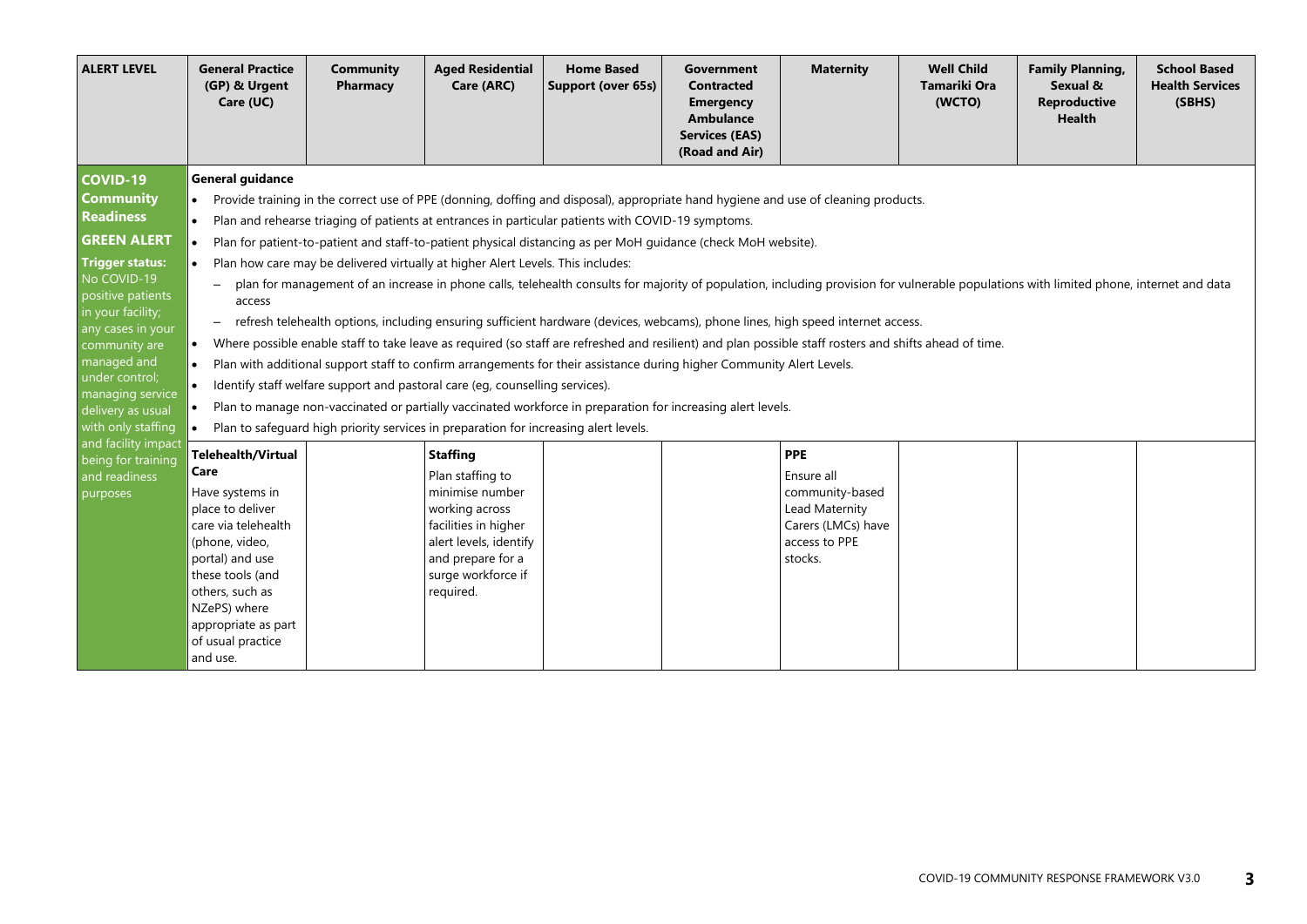| <b>ALERT LEVEL</b>                                    | <b>General Practice</b><br>(GP) & Urgent<br>Care (UC)                                                                                                                                                                            | Community<br>Pharmacy                                                            | <b>Aged Residential</b><br>Care (ARC)                                                                                                                                                   | <b>Home Based</b><br>Support (over 65s) | Government<br><b>Contracted</b><br><b>Emergency</b><br>Ambulance<br><b>Services (EAS)</b><br>(Road and Air) | <b>Maternity</b>                                                                                                                                                                                                                                                       | <b>Well Child</b><br>Tamariki Ora<br>(WCTO)                                                                   | <b>Family Planning,</b><br>Sexual &<br><b>Reproductive</b><br><b>Health</b>  | <b>School Based</b><br><b>Health Services</b><br>(SBHS)                       |
|-------------------------------------------------------|----------------------------------------------------------------------------------------------------------------------------------------------------------------------------------------------------------------------------------|----------------------------------------------------------------------------------|-----------------------------------------------------------------------------------------------------------------------------------------------------------------------------------------|-----------------------------------------|-------------------------------------------------------------------------------------------------------------|------------------------------------------------------------------------------------------------------------------------------------------------------------------------------------------------------------------------------------------------------------------------|---------------------------------------------------------------------------------------------------------------|------------------------------------------------------------------------------|-------------------------------------------------------------------------------|
| <b>COVID-19</b><br><b>Community</b>                   | <b>Care of vulnerable</b><br>populations                                                                                                                                                                                         | <b>Care of vulnerable</b><br>populations                                         | <b>Care of vulnerable</b><br>populations                                                                                                                                                |                                         |                                                                                                             | <b>Care of vulnerable</b><br>populations                                                                                                                                                                                                                               | Care of vulnerable   Care of vulnerable<br>populations                                                        | populations                                                                  | <b>Care of vulnerable</b><br>populations                                      |
| <b>Readiness</b><br><b>GREEN ALERT</b><br>(continued) | Identify and plan<br>for care of:<br>vulnerable<br>$\bullet$<br>patients<br>palliative care<br>$\bullet$<br>chronic<br>$\bullet$<br>conditions<br>Māori and<br>$\bullet$<br>Pacific patients<br>cancer<br>treatment<br>patients. | Identify vulnerable<br>patients who may<br>need additional<br>medicines support. | Identify vulnerable<br>patients who may<br>need additional<br>social supports,<br>care planning or<br>pre-emptive care<br>and assign specific<br>resource to work<br>with these groups. |                                         |                                                                                                             | Identify vulnerable<br>women who may<br>need additional<br>care planning.<br>Ensure accessibility<br>to health services<br>for rural<br>communities,<br>particularly Māori<br>and Pacific groups<br>(eg, through virtual<br>consults or in-<br>person when<br>needed). | Identify vulnerable<br>babies and/or<br>whānau who may<br>need additional<br>assessment and<br>clinical care. | Identify vulnerable<br>patients who may<br>need additional<br>care planning. | Identify vulnerable<br>rangatahi who may<br>need additional<br>care planning. |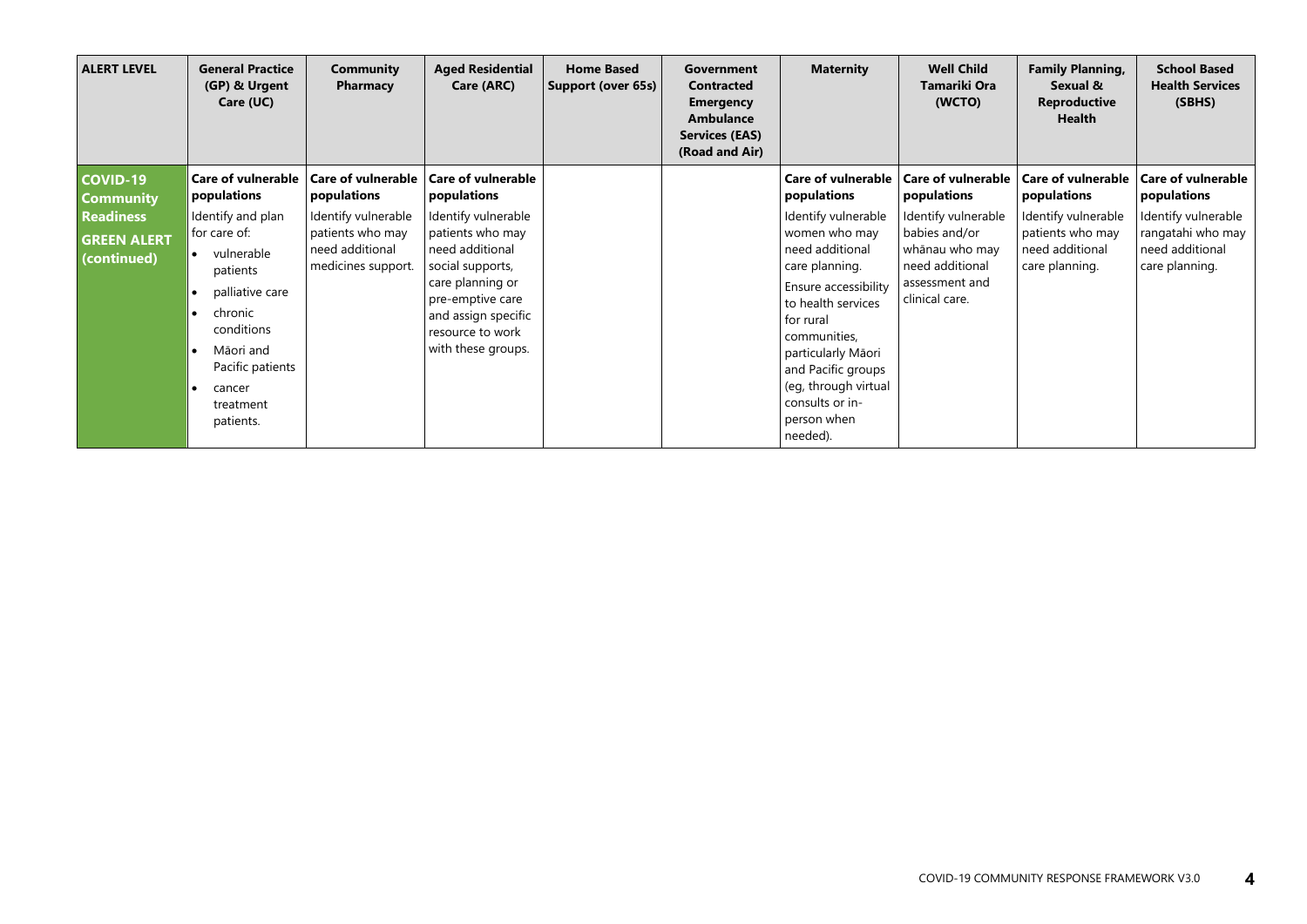| <b>ALERT LEVEL</b>                                                                           | <b>General Practice</b><br>(GP) & Urgent<br>Care (UC)                                                                                                                                                                                                                                          | <b>Community</b><br>Pharmacy                                                                                                                                                                                                                                                                         | <b>Aged Residential</b><br>Care (ARC)                                                                                                                                                                                                                                                                                   | <b>Home Based</b><br><b>Support (over 65s)</b>                                                                                                                                                                                                                                                           | Government<br><b>Contracted</b><br><b>Emergency</b><br><b>Ambulance</b><br><b>Services (EAS)</b><br>(Road and Air)                                                                                                                                                                                            | <b>Maternity</b>                                                                                                                                                                                                                                                                                                                     | <b>Well Child</b><br><b>Tamariki Ora</b><br>(WCTO)                                                                                                                                                                                                                                                       | <b>Family Planning,</b><br>Sexual &<br><b>Reproductive</b><br><b>Health</b>                                                                                                                                                                                                                                 | <b>School Based</b><br><b>Health Services</b><br>(SBHS)                                                                                                                                                                                                                                                           |
|----------------------------------------------------------------------------------------------|------------------------------------------------------------------------------------------------------------------------------------------------------------------------------------------------------------------------------------------------------------------------------------------------|------------------------------------------------------------------------------------------------------------------------------------------------------------------------------------------------------------------------------------------------------------------------------------------------------|-------------------------------------------------------------------------------------------------------------------------------------------------------------------------------------------------------------------------------------------------------------------------------------------------------------------------|----------------------------------------------------------------------------------------------------------------------------------------------------------------------------------------------------------------------------------------------------------------------------------------------------------|---------------------------------------------------------------------------------------------------------------------------------------------------------------------------------------------------------------------------------------------------------------------------------------------------------------|--------------------------------------------------------------------------------------------------------------------------------------------------------------------------------------------------------------------------------------------------------------------------------------------------------------------------------------|----------------------------------------------------------------------------------------------------------------------------------------------------------------------------------------------------------------------------------------------------------------------------------------------------------|-------------------------------------------------------------------------------------------------------------------------------------------------------------------------------------------------------------------------------------------------------------------------------------------------------------|-------------------------------------------------------------------------------------------------------------------------------------------------------------------------------------------------------------------------------------------------------------------------------------------------------------------|
| <b>COVID-19</b><br><b>Community</b><br><b>Readiness</b><br><b>GREEN ALERT</b><br>(continued) | <b>Service Planning</b><br>& Delivery<br>Deliver usual<br>services<br>Screen and swab<br>for COVID-19 as<br>per current MoH<br>quidance.<br>Enable telephone<br>triage and<br>screening by giving<br>consistent message<br>to patients to<br>'phone first'<br>Have COVID<br>swabbing processes | <b>Service Planning</b><br>& Delivery<br>Screen for<br>COVID-19<br>symptoms and<br>Higher Index of<br>Suspicion criteria<br>and refer as<br>appropriate.<br>Consider providing<br>home medicine<br>deliveries (if not<br>already offering this<br>service), and if<br>appropriate<br>develop a plan. | <b>Service Planning</b><br>& Delivery<br>Plan for increased<br>media enquiries.<br>Use ARC COVID-19<br>screening form for<br>admissions.<br>Refer all residents<br>and staff who<br>exhibit symptoms<br>for assessment and<br>testing.<br>ARC facilities and<br>local PHUs connect<br>with each other to<br>prepare for | <b>Service Planning</b><br>& Delivery<br>Plan how to<br>manage home and<br>community support<br>services to<br>minimise<br>unnecessary<br>contact and<br>prioritise those with<br>highest need.<br>Identify vulnerable<br>patients who may<br>need additional<br>social supports,<br>care planning, pre- | <b>Service Planning</b><br>& Delivery<br>Develop and test<br>plans considering<br>business continuity,<br>PPE access,<br>workforce<br>availability, surge<br>resources,<br>engagement with<br>other EAS providers<br>and DHBs.<br>Plan for higher level<br>scenarios where<br>EAS may need to<br>move a large | <b>Service Planning</b><br>& Delivery<br>Plan how to deliver<br>essential care and<br>support to women,<br>including where<br>this contact will<br>take place.<br>Plan for clinically<br>appropriate early<br>discharge from<br>hospitals for<br>postnatal care in<br>the community, for<br><b>Community Orange</b><br>and Red Alert | <b>Service Planning</b><br>& Delivery<br>Plan how to deliver<br>essential care and<br>support to clients<br>including where<br>contact is required.<br>Plan for whānau/<br>community-centred<br>responses for<br>priority populations<br>to ensure access to<br>necessary care and<br>to support equity. | <b>Service Planning</b><br>& Delivery<br>Provide full range<br>of sexual and<br>reproductive health<br>services.<br>Plan for provision<br>of essential services<br>where contact is<br>required.<br>Plan for provision<br>of non-contact<br>services that are<br>deemed non-<br>essential or<br>deferrable. | <b>Service Planning</b><br>& Delivery<br>Plan how care may<br>be delivered in<br>non-contact ways<br>or be deemed non-<br>essential.<br>Plan how to deliver<br>essential care and<br>support to<br>rangatahi including<br>where contact is<br>required.<br>Plan for whānau/<br>community-centred<br>responses for |
|                                                                                              | running efficiently.<br>Ensure access to<br>local up-to-date<br>quidance from<br>MoH (eg, via<br>DHB/PHO/<br>HealthPathways).                                                                                                                                                                  | Review<br>arrangements with<br>couriers to<br>reinforce that<br>medicines<br>deliveries should be<br>a priority eg,<br>medicines<br>deliveries to the<br>pharmacy and to<br>ARC facilities.                                                                                                          | response to<br>COVID-19 cases in<br>a facility.                                                                                                                                                                                                                                                                         | emptive care and<br>assign specific<br>resource to work<br>with these groups.                                                                                                                                                                                                                            | number of COVID-<br>19 or non COVID-<br>19 patients around<br>the country to<br>improve bed<br>availability.                                                                                                                                                                                                  | Levels.                                                                                                                                                                                                                                                                                                                              |                                                                                                                                                                                                                                                                                                          | Plan whānau/<br>community-centred<br>responses for<br>priority populations<br>to ensure access<br>and equity.                                                                                                                                                                                               | rangatahi to ensure<br>access to necessary<br>care and to support<br>equity, especially<br>mental health care.                                                                                                                                                                                                    |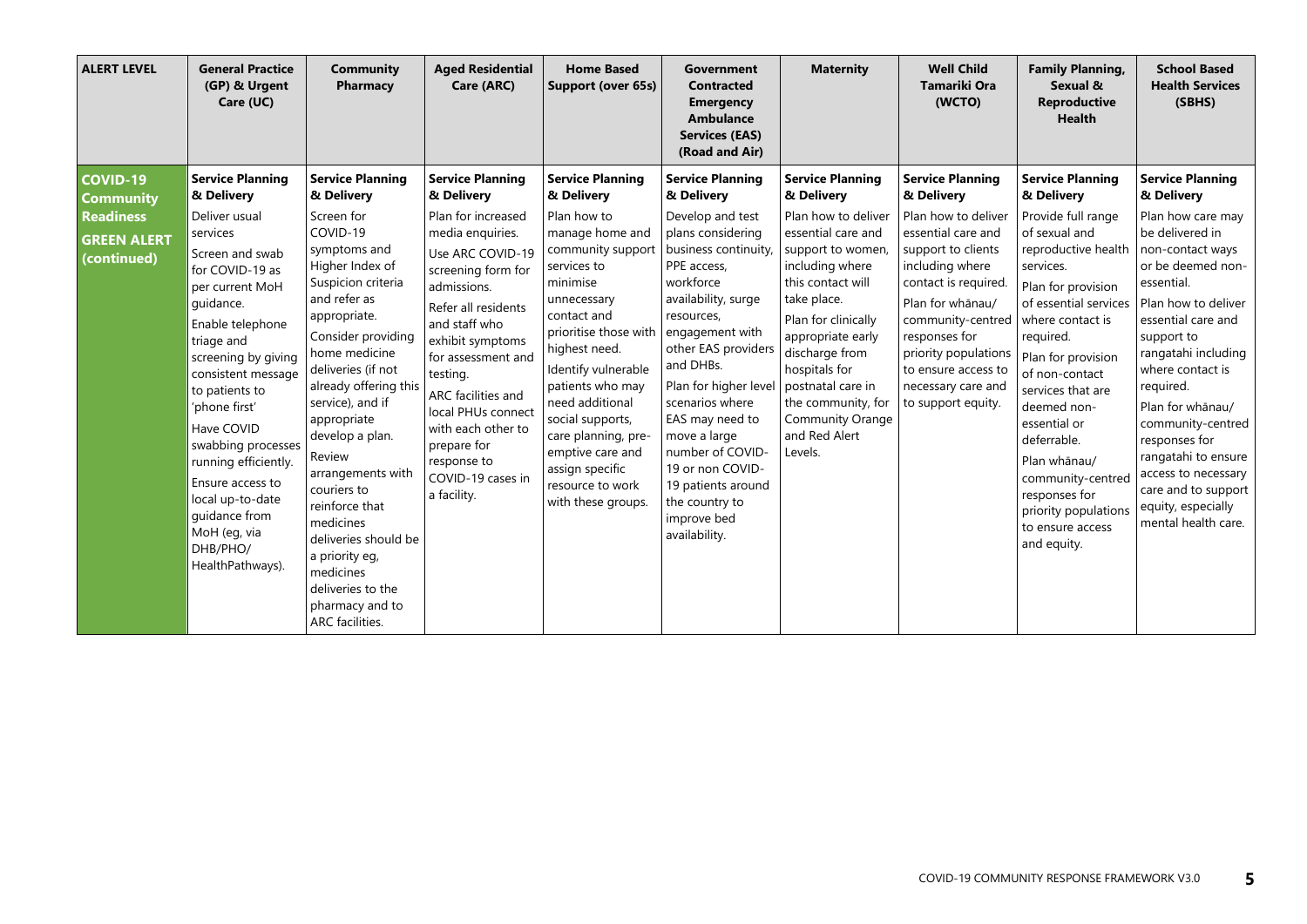| <b>ALERT LEVEL</b>                                                                           | <b>General Practice</b><br>(GP) & Urgent<br>Care (UC) | <b>Community</b><br>Pharmacy                                                                                                                                                                                                                                                                                                                                                                                    | <b>Aged Residential</b><br>Care (ARC)                                                                                                                                                                                                                                                                                                                                                                                                                                                                                                                                                                                                                                            | <b>Home Based</b><br>Support (over 65s)                                                                                                                                                                                                                                                                                                                                                                                                                                                                                                             | <b>Government</b><br><b>Contracted</b><br><b>Emergency</b><br><b>Ambulance</b><br><b>Services (EAS)</b><br>(Road and Air)                                                                                                                                                                                                                                                                                                                                                                      | <b>Maternity</b>                                                                                                                                                                                                                                                                                                                                                                                        | <b>Well Child</b><br>Tamariki Ora<br>(WCTO) | <b>Family Planning,</b><br>Sexual &<br><b>Reproductive</b><br><b>Health</b> | <b>School Based</b><br><b>Health Services</b><br>(SBHS)                                                                                                                                                                                                                                                                                                                                                                                                                               |
|----------------------------------------------------------------------------------------------|-------------------------------------------------------|-----------------------------------------------------------------------------------------------------------------------------------------------------------------------------------------------------------------------------------------------------------------------------------------------------------------------------------------------------------------------------------------------------------------|----------------------------------------------------------------------------------------------------------------------------------------------------------------------------------------------------------------------------------------------------------------------------------------------------------------------------------------------------------------------------------------------------------------------------------------------------------------------------------------------------------------------------------------------------------------------------------------------------------------------------------------------------------------------------------|-----------------------------------------------------------------------------------------------------------------------------------------------------------------------------------------------------------------------------------------------------------------------------------------------------------------------------------------------------------------------------------------------------------------------------------------------------------------------------------------------------------------------------------------------------|------------------------------------------------------------------------------------------------------------------------------------------------------------------------------------------------------------------------------------------------------------------------------------------------------------------------------------------------------------------------------------------------------------------------------------------------------------------------------------------------|---------------------------------------------------------------------------------------------------------------------------------------------------------------------------------------------------------------------------------------------------------------------------------------------------------------------------------------------------------------------------------------------------------|---------------------------------------------|-----------------------------------------------------------------------------|---------------------------------------------------------------------------------------------------------------------------------------------------------------------------------------------------------------------------------------------------------------------------------------------------------------------------------------------------------------------------------------------------------------------------------------------------------------------------------------|
| <b>COVID-19</b><br><b>Community</b><br><b>Readiness</b><br><b>GREEN ALERT</b><br>(continued) |                                                       | <b>Service Planning</b><br>& Delivery<br>(continued)<br>Continue to deliver<br>all immunisation<br>programs, with an<br>emphasis on<br>influenza, but<br>including Tdap,<br>meningococcal and<br>varicella<br>vaccinations (and<br>MMR when<br>contracted this<br>service).<br>Plan to be able to<br>defer non-essential<br>services, noting<br>vulnerable<br>populations may<br>still need to receive<br>care. | <b>Service Planning</b><br>& Delivery<br>(continued)<br>Contact tracing<br>systems<br>established.<br>Plan to have<br>separated streams<br>for people with<br>symptoms<br>consistent with<br>COVID-19 and non<br>COVID-19 cases to<br>manage isolation as<br>required.<br>Identify services<br>that can be<br>deferred with no<br>risk to patients<br>Explore the<br>possibility of<br>continuing<br>religious/spiritual<br>services by digital<br>means.*<br>Ensure adequate<br>systems in place to<br>ensure residents<br>and family/whānau<br>are supported to<br>express their<br>concerns and make<br>complaints, and<br>complaints are<br>documented and<br>responded to.* | <b>Service Planning</b><br>& Delivery<br>(continued)<br>Plan to have a<br>separated stream<br>for people with<br>symptoms<br>consistent with<br>COVID-19 and non<br>COVID-19 cases to<br>manage isolation as<br>required, including<br>streaming of<br>workforce.<br>Identify services<br>that can be<br>deferred with no<br>risk to patients<br>Implement alert<br>level admission and<br>discharge plans<br>with DHBs.<br>Create psychosocial<br>messaging,<br>appropriate to all<br>clients, including<br>for their personal<br>support network. | <b>Service Planning</b><br>& Delivery<br>(continued)<br>Identify pathways<br>that could be used<br>to stream patients<br>away from<br>in-person care if<br>Alert Levels<br>increase.<br>Plan for regional<br>COVID-19 Alert<br>Level variation and<br>changes to<br>destination<br>protocols (e.g.<br>Trauma, STEMI,<br>Stroke) with other<br>providers and<br>DHBs.<br>Plan for<br>appropriate<br>'disaster response'<br>(eq, earthquake)<br>incorporating<br>regional COVID<br>risks/levels. | <b>Service Planning</b><br>& Delivery<br>(continued)<br>Plan for whānau/<br>community-centred<br>responses for<br>priority populations<br>to ensure access to<br>the necessary care,<br>and to support<br>equity eg, through<br>virtual consults or<br>in-person when<br>needed.<br>Plan how care may<br>be delivered in<br>non-contact ways,<br>thus enabling<br>shorter in-person<br>time with women. |                                             |                                                                             | <b>Service Planning</b><br>& Delivery<br>(continued)<br>Ensure information<br>such as key contact<br>phone<br>numbers/emails are<br>up to date for<br>students, school<br>administration and<br>nurses to enable<br>effective<br>communication at<br>higher alert levels.<br>A risk assessment is<br>done for rangatahi<br>with sore throats,<br>including those at<br>schools with a sore<br>throat management<br>programme. Refer<br>to the MoH website<br>for testing<br>quidance. |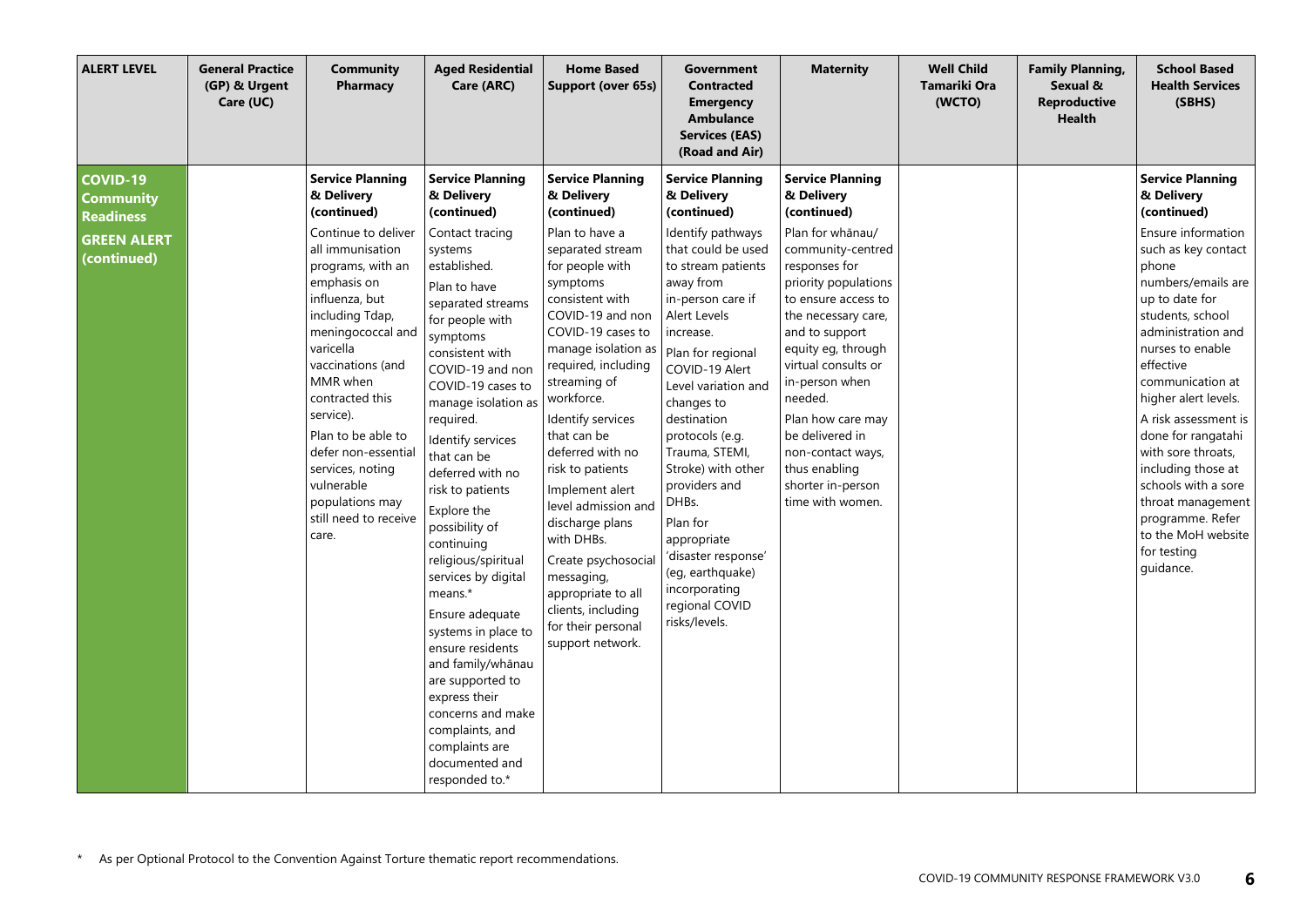| <b>ALERT LEVEL</b>                                                                           | <b>General Practice</b><br>(GP) & Urgent<br>Care (UC) | <b>Community</b><br>Pharmacy | <b>Aged Residential</b><br>Care (ARC)                                                                                                                                                                                                                                                                                                                                                                                                                                                                                                                                                                                                   | <b>Home Based</b><br>Support (over 65s) | Government<br><b>Contracted</b><br><b>Emergency</b><br><b>Ambulance</b><br><b>Services (EAS)</b><br>(Road and Air) | <b>Maternity</b> | <b>Well Child</b><br>Tamariki Ora<br>(WCTO) | <b>Family Planning,</b><br>Sexual &<br>Reproductive<br><b>Health</b> | <b>School Based</b><br><b>Health Services</b><br>(SBHS) |
|----------------------------------------------------------------------------------------------|-------------------------------------------------------|------------------------------|-----------------------------------------------------------------------------------------------------------------------------------------------------------------------------------------------------------------------------------------------------------------------------------------------------------------------------------------------------------------------------------------------------------------------------------------------------------------------------------------------------------------------------------------------------------------------------------------------------------------------------------------|-----------------------------------------|--------------------------------------------------------------------------------------------------------------------|------------------|---------------------------------------------|----------------------------------------------------------------------|---------------------------------------------------------|
| <b>COVID-19</b><br><b>Community</b><br><b>Readiness</b><br><b>GREEN ALERT</b><br>(continued) |                                                       |                              | <b>Service Planning</b><br>& Delivery<br>(continued)<br>All interRAI<br>assessments<br>continue as per<br>usual requirements.<br>HealthCERT<br>develop auditing<br>framework for<br><b>Community Yellow</b><br>and Community<br>Orange Alert Levels.<br>Create psychosocial<br>messaging,<br>appropriate to all<br>clients.<br>Rehearse higher<br>alert level scenarios<br>with staff.<br>NGO delivered<br>services, such as<br>social connection,<br>health promotion<br>and education<br>activities allowed,<br>however other non-<br>contact ways of<br>providing this<br>support are<br>encouraged, such<br>as ZOOM or by<br>phone. |                                         |                                                                                                                    |                  |                                             |                                                                      |                                                         |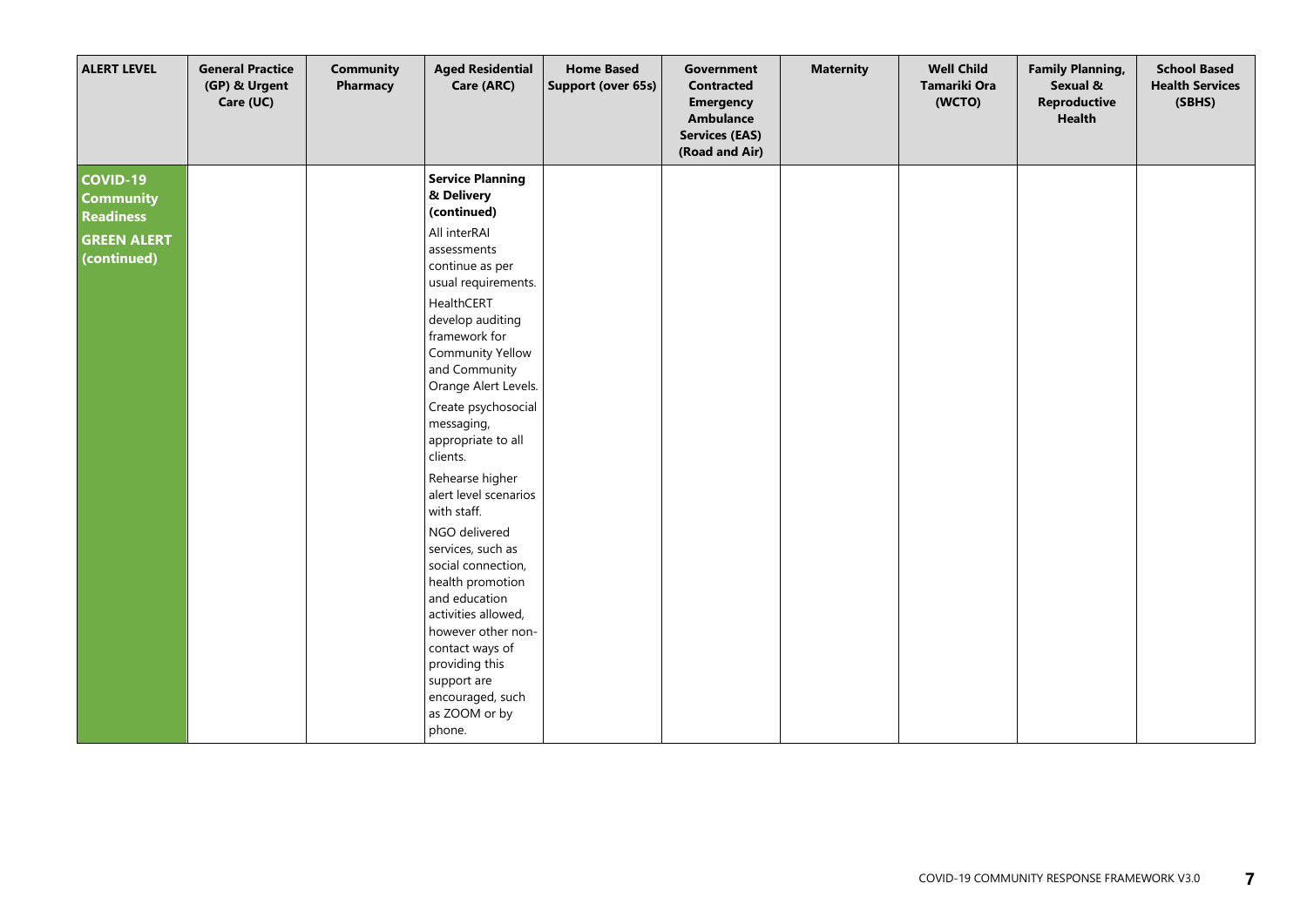| <b>ALERT LEVEL</b>                                                                           | <b>General Practice</b><br>(GP) & Urgent<br>Care (UC) | <b>Community</b><br>Pharmacy | <b>Aged Residential</b><br>Care (ARC)                                                                                                                                                                                                                                                                                                                                                             | <b>Home Based</b><br>Support (over 65s)                                                                                                                                                                                                                          | <b>Government</b><br><b>Contracted</b><br><b>Emergency</b><br><b>Ambulance</b><br><b>Services (EAS)</b><br>(Road and Air) | <b>Maternity</b> | <b>Well Child</b><br>Tamariki Ora<br>(WCTO) | <b>Family Planning,</b><br>Sexual &<br>Reproductive<br><b>Health</b> | <b>School Based</b><br><b>Health Services</b><br>(SBHS) |
|----------------------------------------------------------------------------------------------|-------------------------------------------------------|------------------------------|---------------------------------------------------------------------------------------------------------------------------------------------------------------------------------------------------------------------------------------------------------------------------------------------------------------------------------------------------------------------------------------------------|------------------------------------------------------------------------------------------------------------------------------------------------------------------------------------------------------------------------------------------------------------------|---------------------------------------------------------------------------------------------------------------------------|------------------|---------------------------------------------|----------------------------------------------------------------------|---------------------------------------------------------|
| <b>COVID-19</b><br><b>Community</b><br><b>Readiness</b><br><b>GREEN ALERT</b><br>(continued) |                                                       |                              | <b>Visiting in Aged</b><br><b>Residential Care</b><br>Develop clear<br>COVID-19 visitor<br>policies and<br>establish alternative<br>methods of contact<br>should visiting be<br>restricted.<br>Plan and<br>communicate with<br>residents and<br>family/whānau<br>about limitation on<br>number of visitors<br>and frequency of<br>visits at Community<br>Yellow, Orange and<br>Red Alert Levels.* | <b>Visiting</b><br>Develop clear<br>COVID-19 service<br>visit policies to<br>reflect physical<br>distancing<br>requirements, good<br>hygiene and<br>infection control<br>measures, and<br>alternative methods<br>of contact should<br>visiting be<br>restricted. |                                                                                                                           |                  |                                             |                                                                      |                                                         |
|                                                                                              |                                                       |                              | Retirement<br><b>Villages</b><br>Operate within the<br>same restrictions as<br>the wider<br>community. On-site<br>facilities are open<br>and operate with<br>the same<br>restrictions as Aged<br><b>Residential Care</b><br>facilities.                                                                                                                                                           |                                                                                                                                                                                                                                                                  |                                                                                                                           |                  |                                             |                                                                      |                                                         |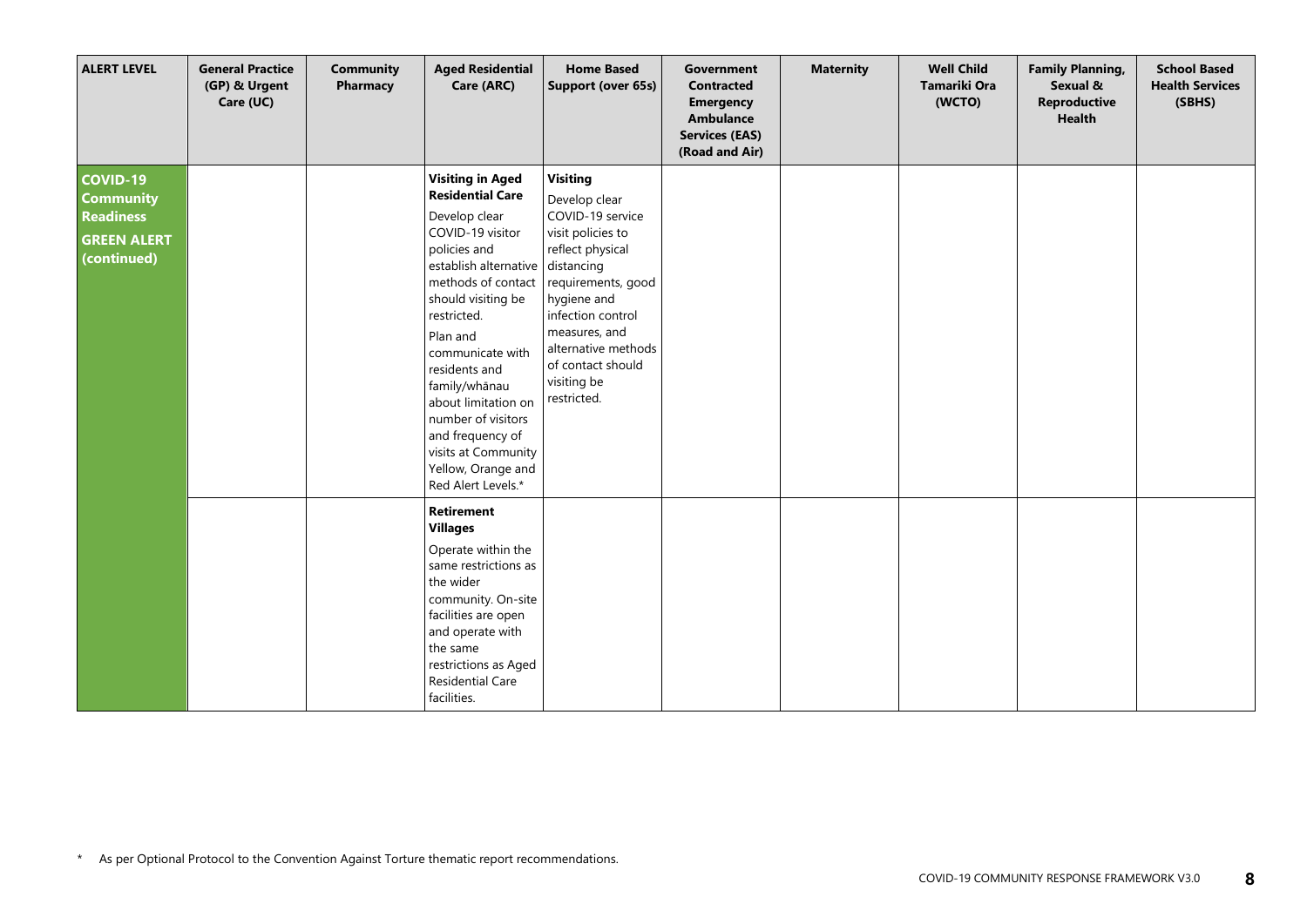| <b>ALERT LEVEL</b>                                                                                                                                                                                                                                                                         | <b>General Practice</b><br>(GP) & Urgent<br>Care (UC)                                                                                                                                                                                                                                                                                                                                                                                                                                                                                                                                                                                                                                                                                                                                                                                                                                                                                                                                                                                                                 | <b>Community</b><br>Pharmacy                                                                                                                                                 | <b>Aged Residential</b><br>Care (ARC)                                                                                       | <b>Home Based</b><br>Support (over 65s) | Government<br><b>Contracted</b><br><b>Emergency</b><br>Ambulance<br><b>Services (EAS)</b><br>(Road and Air) | <b>Maternity</b> | <b>Well Child</b><br><b>Tamariki Ora</b><br>(WCTO) | <b>Family Planning,</b><br>Sexual &<br><b>Reproductive</b><br><b>Health</b> | <b>School Based</b><br><b>Health Services</b><br>(SBHS) |  |  |
|--------------------------------------------------------------------------------------------------------------------------------------------------------------------------------------------------------------------------------------------------------------------------------------------|-----------------------------------------------------------------------------------------------------------------------------------------------------------------------------------------------------------------------------------------------------------------------------------------------------------------------------------------------------------------------------------------------------------------------------------------------------------------------------------------------------------------------------------------------------------------------------------------------------------------------------------------------------------------------------------------------------------------------------------------------------------------------------------------------------------------------------------------------------------------------------------------------------------------------------------------------------------------------------------------------------------------------------------------------------------------------|------------------------------------------------------------------------------------------------------------------------------------------------------------------------------|-----------------------------------------------------------------------------------------------------------------------------|-----------------------------------------|-------------------------------------------------------------------------------------------------------------|------------------|----------------------------------------------------|-----------------------------------------------------------------------------|---------------------------------------------------------|--|--|
| <b>COVID-19</b><br><b>Community</b><br><b>Mild Impact</b><br><b>YELLOW ALERT</b><br><b>Trigger status</b><br>(individual or<br>cumulative): One<br>or more<br>COVID-19 positive<br>patients in your<br>facility; cases in<br>your community<br>are being<br>managed;<br>isolation capacity | Activate plans as required at Community Yellow Alert.<br>Refer patients and staff for assessment and testing according to current MoH guidance.<br>Continue screening for COVID-19 symptoms and Higher Index of Suspicion criteria with referral to general practice/ testing centre as appropriate.<br>Reinforce cleaning and hand hygiene plans.<br>Activate PPE plans and ensure PPE supply chain well established.<br>Activate triaging at entrances and physical distancing.<br>$\bullet$<br>Contact tracing systems in place.<br>$\bullet$<br>$\bullet$<br>Activate plans to undertake virtual appointments and non-contact care delivery, where possible.<br>Activate plans to support mental health and wellbeing of staff.<br>Engage with vulnerable workers to mitigate their risk and review impact on staffing.<br>$\bullet$<br>Activate plans to manage non-vaccinated or partially vaccinated workforce during increasing alert levels.<br>$\bullet$<br>Activate plans to safequard high priority services during increasing alert levels.<br>$\bullet$ |                                                                                                                                                                              |                                                                                                                             |                                         |                                                                                                             |                  |                                                    |                                                                             |                                                         |  |  |
| and ICU capacity<br>manageable;<br>some staff<br>absence and<br>some staff<br>redeployment to<br>support response<br>and manage key<br>gaps                                                                                                                                                | Telehealth &<br><b>Virtual</b><br>Increase delivery of<br>service via<br>telehealth to 50% in phone calls.<br>GP and as high as<br>practicable in<br>Urgent Care.                                                                                                                                                                                                                                                                                                                                                                                                                                                                                                                                                                                                                                                                                                                                                                                                                                                                                                     | Telehealth &<br><b>Virtual</b><br>Activate plans to<br>manage increased                                                                                                      | <b>Screening &amp;</b><br><b>Triage</b><br>Use ARC COVID-19<br>screening form<br>prior to any<br>admission of<br>residents. |                                         | <b>PPE</b><br>Practice PPE use for<br>COVID-19 care in<br>the relevant<br>settings.                         |                  |                                                    |                                                                             |                                                         |  |  |
|                                                                                                                                                                                                                                                                                            | <b>Care for</b><br>vulnerable<br>populations<br>Activate plans for<br>care of vulnerable<br>patients (identified<br>in Green Alert).                                                                                                                                                                                                                                                                                                                                                                                                                                                                                                                                                                                                                                                                                                                                                                                                                                                                                                                                  | <b>Care for</b><br>vulnerable<br>populations<br>Contact vulnerable<br>patients and<br>provide additional<br>support with their<br>medicines<br>management as<br>appropriate. |                                                                                                                             |                                         |                                                                                                             |                  |                                                    |                                                                             |                                                         |  |  |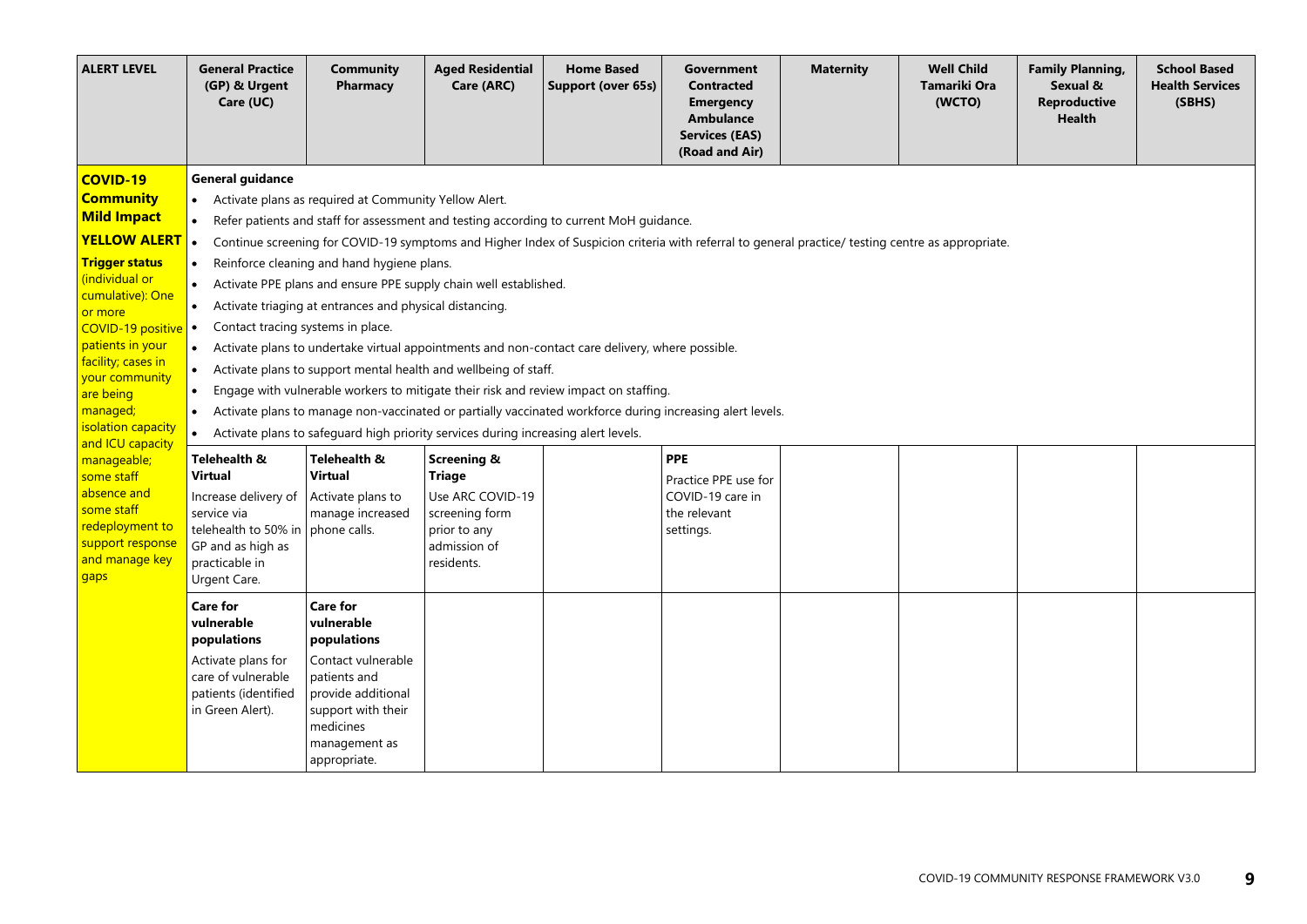| <b>ALERT LEVEL</b>                                                                              | <b>General Practice</b><br>(GP) & Urgent<br>Care (UC)                                                                                                                                                                                                                                                                                                                          | <b>Community</b><br>Pharmacy                                                                                                                                                                                                                                                                                                                          | <b>Aged Residential</b><br>Care (ARC)                                                                                                                                                                                                                                                                                                                                                                                                         | <b>Home Based</b><br>Support (over 65s)                                                                                                                                                                                                                                                                                                                                                       | <b>Government</b><br><b>Contracted</b><br><b>Emergency</b><br>Ambulance<br><b>Services (EAS)</b><br>(Road and Air)                                                                                                                                                                                       | <b>Maternity</b>                                                                                                                                                                                                                                                                                                                                                                                                                            | <b>Well Child</b><br><b>Tamariki Ora</b><br>(WCTO)                                                                                                                                                                                                                                                                                                                                                                                                                                         | <b>Family Planning,</b><br>Sexual &<br><b>Reproductive</b><br><b>Health</b>                                                                                                                                                                                                                                                                                   | <b>School Based</b><br><b>Health Services</b><br>(SBHS)                                                                                                                                                                                                                                                                                                                                      |
|-------------------------------------------------------------------------------------------------|--------------------------------------------------------------------------------------------------------------------------------------------------------------------------------------------------------------------------------------------------------------------------------------------------------------------------------------------------------------------------------|-------------------------------------------------------------------------------------------------------------------------------------------------------------------------------------------------------------------------------------------------------------------------------------------------------------------------------------------------------|-----------------------------------------------------------------------------------------------------------------------------------------------------------------------------------------------------------------------------------------------------------------------------------------------------------------------------------------------------------------------------------------------------------------------------------------------|-----------------------------------------------------------------------------------------------------------------------------------------------------------------------------------------------------------------------------------------------------------------------------------------------------------------------------------------------------------------------------------------------|----------------------------------------------------------------------------------------------------------------------------------------------------------------------------------------------------------------------------------------------------------------------------------------------------------|---------------------------------------------------------------------------------------------------------------------------------------------------------------------------------------------------------------------------------------------------------------------------------------------------------------------------------------------------------------------------------------------------------------------------------------------|--------------------------------------------------------------------------------------------------------------------------------------------------------------------------------------------------------------------------------------------------------------------------------------------------------------------------------------------------------------------------------------------------------------------------------------------------------------------------------------------|---------------------------------------------------------------------------------------------------------------------------------------------------------------------------------------------------------------------------------------------------------------------------------------------------------------------------------------------------------------|----------------------------------------------------------------------------------------------------------------------------------------------------------------------------------------------------------------------------------------------------------------------------------------------------------------------------------------------------------------------------------------------|
| <b>COVID-19</b><br><b>Community</b><br><b>Mild Impact</b><br><b>YELLOW ALERT</b><br>(continued) |                                                                                                                                                                                                                                                                                                                                                                                | <b>Staffing</b><br>Activate (if<br>appropriate) at<br><b>Community Yellow</b><br>Alert Level staff<br>rosters and shift<br>system plans.                                                                                                                                                                                                              | <b>Staffing</b><br>Staff movement<br>between ARC<br>facilities restricted<br>where practical in<br>regions affected.<br>Continue health<br>checks for staff.                                                                                                                                                                                                                                                                                  |                                                                                                                                                                                                                                                                                                                                                                                               | <b>Staffing</b><br>Activate plan for<br>appropriate staffing<br>levels by<br>agreement (eg,<br>leave).                                                                                                                                                                                                   |                                                                                                                                                                                                                                                                                                                                                                                                                                             |                                                                                                                                                                                                                                                                                                                                                                                                                                                                                            |                                                                                                                                                                                                                                                                                                                                                               |                                                                                                                                                                                                                                                                                                                                                                                              |
|                                                                                                 | <b>Service Planning</b><br>& Delivery                                                                                                                                                                                                                                                                                                                                          | <b>Service Planning</b><br>& Delivery                                                                                                                                                                                                                                                                                                                 | <b>Service Planning</b><br>& Delivery                                                                                                                                                                                                                                                                                                                                                                                                         | <b>Service Planning</b><br>& Delivery                                                                                                                                                                                                                                                                                                                                                         | <b>Service Planning</b><br>& Delivery                                                                                                                                                                                                                                                                    | <b>Service Planning</b><br>& Delivery                                                                                                                                                                                                                                                                                                                                                                                                       | <b>Service Planning</b><br>& Delivery                                                                                                                                                                                                                                                                                                                                                                                                                                                      | <b>Service Planning</b><br>& Delivery                                                                                                                                                                                                                                                                                                                         | <b>Service Planning</b><br>& Delivery                                                                                                                                                                                                                                                                                                                                                        |
|                                                                                                 | Deliver usual<br>services, including<br>immunisation<br>programmes.<br>Vulnerable groups<br>may require<br>prioritisation.<br>Screen and swab<br>for COVID-19 as<br>per current MoH<br>guidance.<br>Increase COVID-19<br>testing capacity via<br>designated<br>practices or testing<br>facilities.<br>Ensure in-person<br>consultations are<br>available, with<br>phone first. | Consider activating<br>physical barrier<br>plan.<br>Activate home<br>medicine delivery<br>plans (if<br>appropriate.)<br>Continue with<br>influenza<br>vaccinations (and<br>MMR when<br>contracted this<br>service).<br>Defer lowest<br>priority non-<br>essential services,<br>noting vulnerable<br>populations may<br>still need to receive<br>care. | No admissions to<br>facilities with<br>COVID-19 positive<br>residents/staff.<br>14-day isolation<br>required in affected<br>regions.<br>14-day isolation not<br>mandatory in<br>unaffected regions,<br>but risk based as<br>per result of the<br>ARC COVID-19<br>screening<br>assessment.<br>Separated streams<br>for people with<br>symptoms<br>consistent with<br>COVID-19 and non<br>COVID-19 cases to<br>manage isolation as<br>required. | Manage patients in<br>their place of<br>residence and<br>activate isolation<br>plans where<br>required.<br>Activate admission<br>and discharge<br>pathways<br>developed with<br>DHB.<br>Needs assessment<br>and service<br>coordination<br>prioritised to<br>patients with<br>highest need.<br>Implement the<br>referral process<br>developed for non-<br>health related<br>welfare concerns. | Review plans<br>considering<br>business continuity<br>PPE access,<br>workforce<br>availability, surge<br>resources,<br>engagement with<br>other EAS providers<br>and DHBs.<br>Identify pathways<br>that could be used<br>to stream patients<br>away from in-<br>person care if alert<br>levels increase. | Plan for clinically<br>appropriate early<br>discharge from<br>hospitals for<br>postnatal care in<br>the community.<br>Activate whānau/<br>community-centred<br>responses for<br>priority populations<br>to ensure access to<br>the necessary care,<br>and to support<br>equity.<br>Reduce non-<br>essential in-person<br>service delivery.<br>Implement the<br>referral/delivery<br>process for non-<br>health related<br>welfare concerns. | Refer to Level<br>specific quidance<br>provided by WCTO<br><b>Interim Clinical</b><br>Governance Group<br>on MoH website.<br>Refer SUDI<br>guidance provided<br>by WCTO Maternity<br>Covid 19 Response<br>group - provision<br>of Safe Sleep Beds<br>Criteria set for<br>priority populations<br>and for essential in<br>person contacts.<br>Activate whānau/<br>community-centred<br>responses for<br>priority populations<br>to ensure access to<br>necessary care to<br>support equity. | Reduce non-<br>essential in-person<br>service delivery.<br>Review outreach<br>clinics and assess<br>whether to close<br>(case-by-case).<br>Activate whānau/<br>community-centred<br>responses for<br>priority populations<br>to ensure access<br>and equity.<br>Implement the<br>referral/delivery<br>process for non-<br>health related<br>welfare concerns. | Activate local<br>whānau/<br>community-centred<br>responses for<br>rangatahi to ensure<br>access to necessary<br>care and to support<br>equity, especially<br>mental health care.<br>Reduce delivery of<br>non-essential<br>services.<br>Utilise local referral/<br>delivery processes<br>for non-health<br>related welfare<br>concerns, especially<br>to ensure a safe<br>living situation. |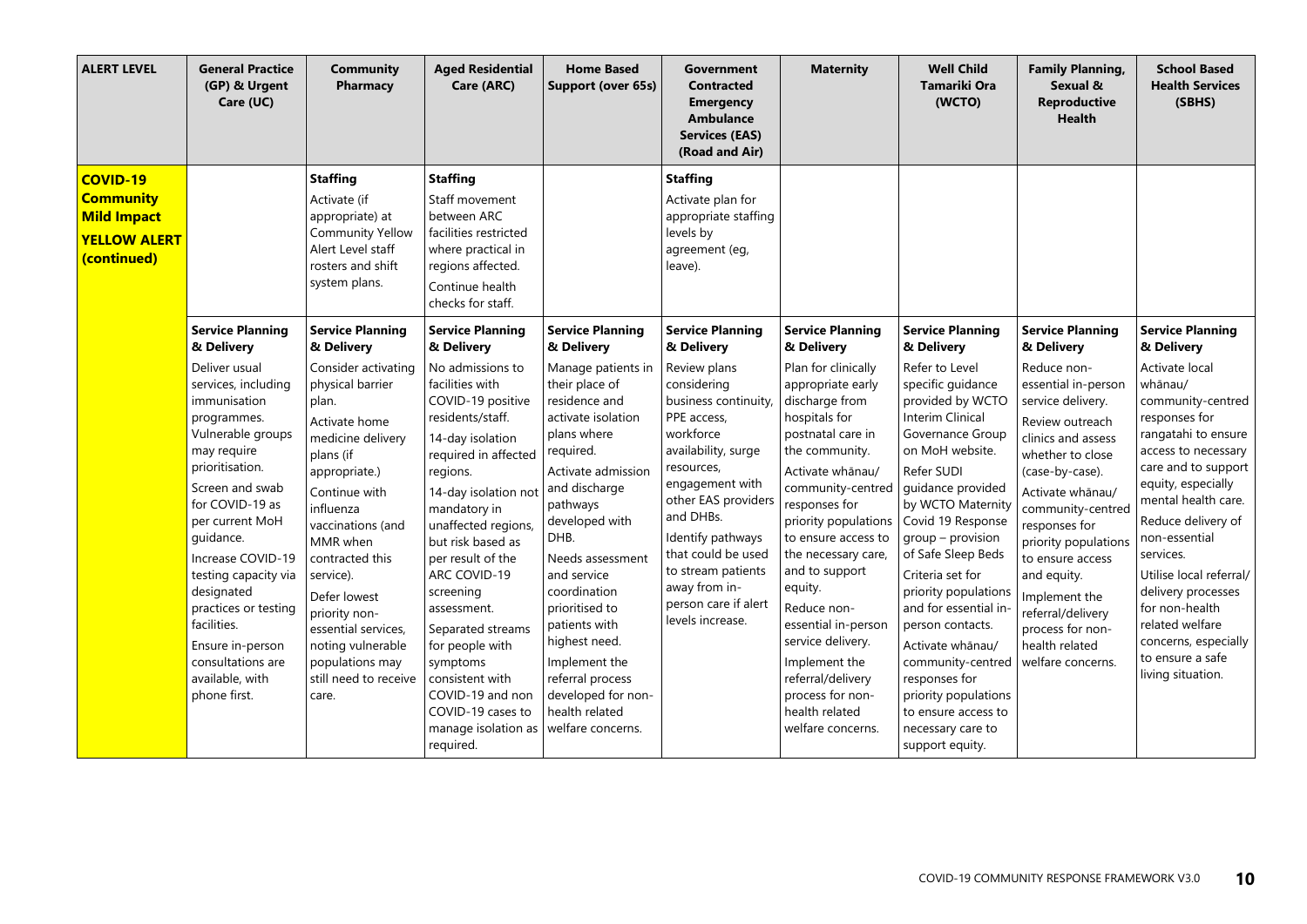| <b>ALERT LEVEL</b>                                                                              | <b>General Practice</b><br>(GP) & Urgent<br>Care (UC)                                                                                                                                                                                    | <b>Community</b><br>Pharmacy | <b>Aged Residential</b><br>Care (ARC)                                                                                                                                                                                                                                                                                                                                                                                                                                                                                                 | <b>Home Based</b><br>Support (over 65s) | <b>Government</b><br><b>Contracted</b><br><b>Emergency</b><br>Ambulance<br><b>Services (EAS)</b><br>(Road and Air)                                                                                                                                                                                                                                                                                                                                                                                            | <b>Maternity</b> | <b>Well Child</b><br><b>Tamariki Ora</b><br>(WCTO) | <b>Family Planning,</b><br>Sexual &<br><b>Reproductive</b><br><b>Health</b> | <b>School Based</b><br><b>Health Services</b><br>(SBHS)                                                                                                                                                                                                                                                                                                                                                                                                                                                                                                                                                                                                     |
|-------------------------------------------------------------------------------------------------|------------------------------------------------------------------------------------------------------------------------------------------------------------------------------------------------------------------------------------------|------------------------------|---------------------------------------------------------------------------------------------------------------------------------------------------------------------------------------------------------------------------------------------------------------------------------------------------------------------------------------------------------------------------------------------------------------------------------------------------------------------------------------------------------------------------------------|-----------------------------------------|---------------------------------------------------------------------------------------------------------------------------------------------------------------------------------------------------------------------------------------------------------------------------------------------------------------------------------------------------------------------------------------------------------------------------------------------------------------------------------------------------------------|------------------|----------------------------------------------------|-----------------------------------------------------------------------------|-------------------------------------------------------------------------------------------------------------------------------------------------------------------------------------------------------------------------------------------------------------------------------------------------------------------------------------------------------------------------------------------------------------------------------------------------------------------------------------------------------------------------------------------------------------------------------------------------------------------------------------------------------------|
| <b>COVID-19</b><br><b>Community</b><br><b>Mild Impact</b><br><b>YELLOW ALERT</b><br>(continued) | <b>Service Planning</b><br>& Delivery<br>(continued)<br>Establish systems<br>for care of<br>COVID-19 patients<br>in the community.<br>Develop systems<br>for increased<br>delivery of<br>secondary care<br>services in the<br>community. |                              | <b>Service Planning</b><br>& Delivery<br>(continued)<br>Entry/exit of<br>services - only<br>essential and<br>emergency<br>movement in<br>regions affected by<br>cases.<br>Ensure hygiene/<br>infection control<br>and distancing<br>quidance is<br>adhered to,<br>isolation areas are<br>maintained, and<br>mental health and<br>wellbeing is<br>supported.<br>Reduce resident<br>activities to those<br>that maintain<br>physical distancing.<br>Continue<br>religious/spiritual<br>services by digital<br>means where<br>possible.* |                                         | <b>Service Planning</b><br>& Delivery<br>(continued)<br>Activate plan for<br>regional COVID-19<br>Alert Level variation<br>and changes to<br>destination<br>protocols (e.g.<br>Trauma, STEMI,<br>Stroke) with other<br>providers and<br>DHBs, if required.<br>Plan for<br>appropriate<br>'disaster response'<br>(eg, earthquake)<br>incorporating<br>regional COVID<br>risks/Alert Levels.<br>Implement use of<br>QR codes in all<br>facilities including<br>all public facing<br>vehicles (road and<br>air). |                  |                                                    |                                                                             | <b>Service Planning</b><br>& Delivery<br>(continued)<br>Youth with a sore<br>throat, should be<br>isolated, collected<br>from school and<br>directed with their<br>caregiver to a place<br>where they can be<br>tested for<br>COVID-19 and have<br>a bacterial throat<br>swab done at the<br>same time, if at<br>high risk of<br>Rheumatic fever.<br>Follow GAS Sore<br>Throat<br>Management<br>algorithm for<br>treatment. Some<br>specific schools<br>may have a locally<br>managed<br>Rheumatic Fever<br>prevention<br>programme, in<br>which case, they<br>will have their own<br>protocols for<br>management of<br>sore throat in<br>COVID-19 context. |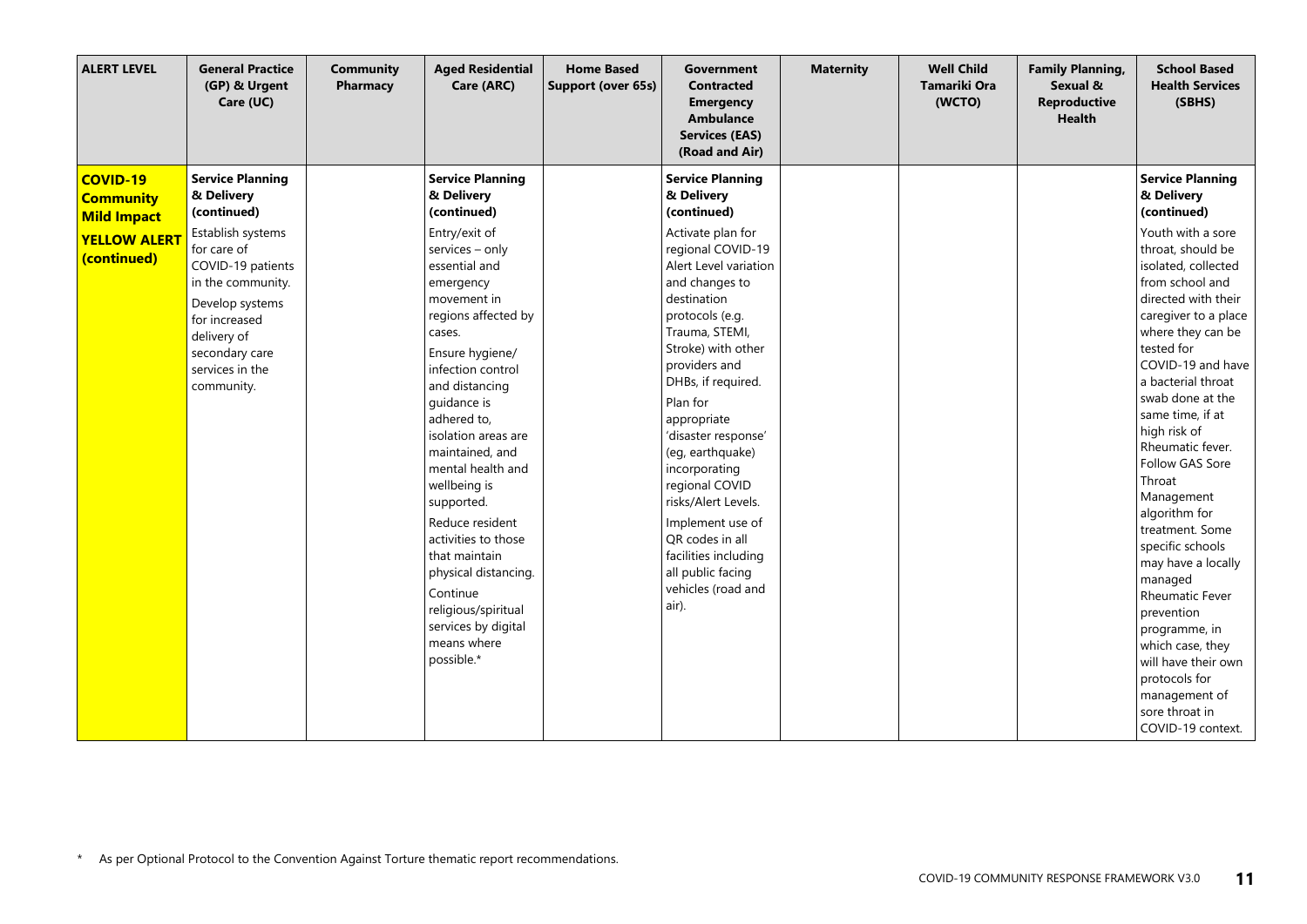| <b>ALERT LEVEL</b>                                        | <b>General Practice</b><br>(GP) & Urgent<br>Care (UC) | <b>Community</b><br>Pharmacy | <b>Aged Residential</b><br>Care (ARC)                                                                                                                                                                                                                                                                                                                                                                                                                                                                                                                                                                                                | <b>Home Based</b><br>Support (over 65s) | Government<br><b>Contracted</b><br><b>Emergency</b><br>Ambulance<br><b>Services (EAS)</b><br>(Road and Air) | <b>Maternity</b> | <b>Well Child</b><br>Tamariki Ora<br>(WCTO) | <b>Family Planning,</b><br>Sexual &<br><b>Reproductive</b><br><b>Health</b> | <b>School Based</b><br><b>Health Services</b><br>(SBHS) |
|-----------------------------------------------------------|-------------------------------------------------------|------------------------------|--------------------------------------------------------------------------------------------------------------------------------------------------------------------------------------------------------------------------------------------------------------------------------------------------------------------------------------------------------------------------------------------------------------------------------------------------------------------------------------------------------------------------------------------------------------------------------------------------------------------------------------|-----------------------------------------|-------------------------------------------------------------------------------------------------------------|------------------|---------------------------------------------|-----------------------------------------------------------------------------|---------------------------------------------------------|
| <b>COVID-19</b><br><b>Community</b><br><b>Mild Impact</b> |                                                       |                              | <b>Service Planning</b><br>& Delivery<br>(continued)                                                                                                                                                                                                                                                                                                                                                                                                                                                                                                                                                                                 |                                         |                                                                                                             |                  |                                             |                                                                             |                                                         |
| <b>YELLOW ALERT</b><br>(continued)                        |                                                       |                              | Ensure residents<br>and family/whānau<br>are supported to<br>express their<br>concerns and make<br>complaints, and<br>complaints are<br>documented and<br>responded to.*<br>interRAI<br>assessments must<br>be completed on<br>admission.<br>Six monthly<br>interRAI<br>reassessments, and<br>interRAI<br>assessments for a<br>change in level of<br>care, are waived if<br>there are not<br>enough staff to<br>complete the<br>assessments.<br>On site audits<br>stopped in regions<br>affected except for<br>MoH inspections<br>and DHBs issue-<br>based audits if any<br>serious concerns<br>about quality and<br>safety of care. |                                         |                                                                                                             |                  |                                             |                                                                             |                                                         |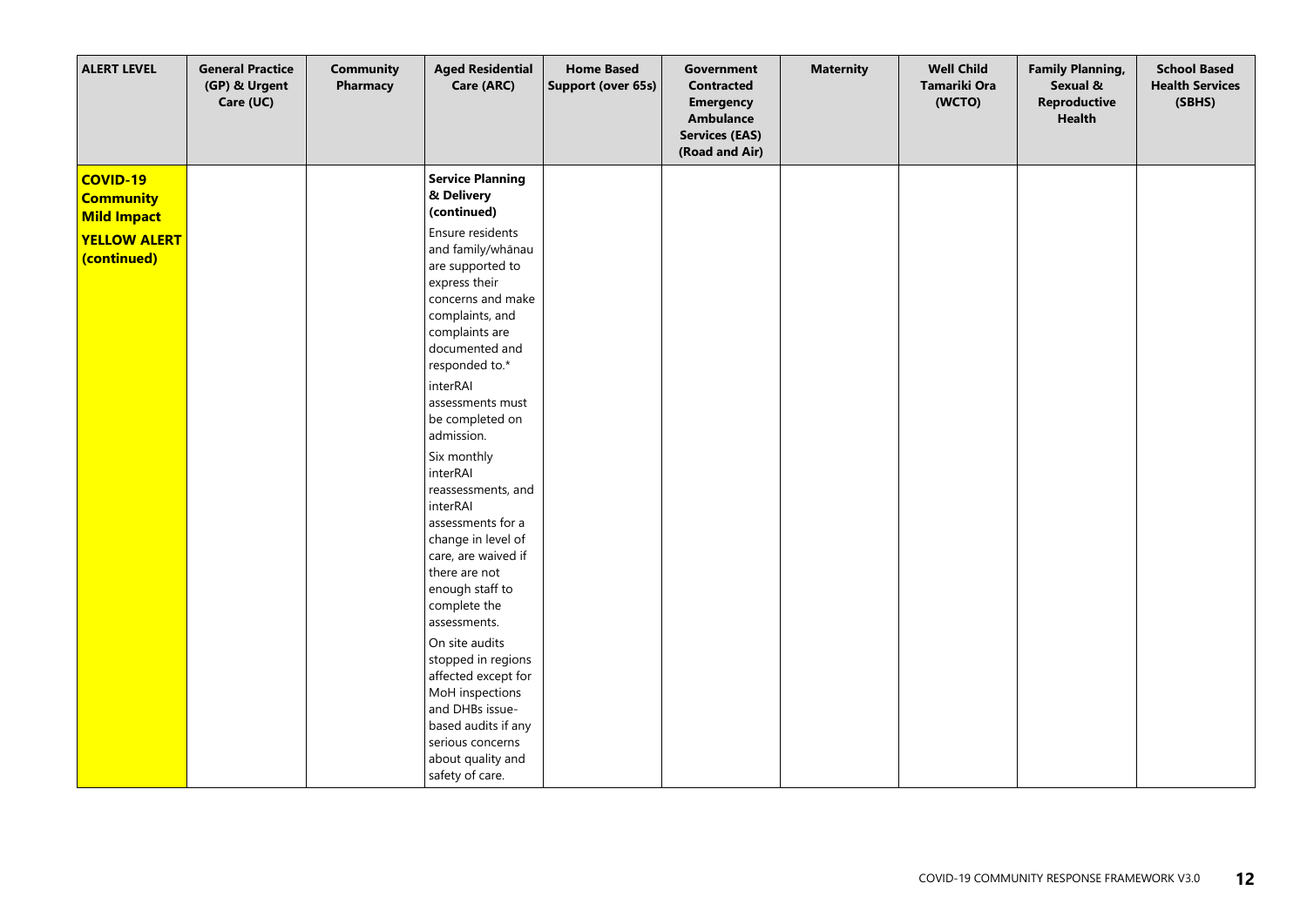| <b>ALERT LEVEL</b>                                        | <b>General Practice</b><br>(GP) & Urgent<br>Care (UC) | <b>Community</b><br>Pharmacy | <b>Aged Residential</b><br>Care (ARC)                                                                                         | <b>Home Based</b><br>Support (over 65s) | Government<br><b>Contracted</b><br><b>Emergency</b><br><b>Ambulance</b><br><b>Services (EAS)</b><br>(Road and Air) | <b>Maternity</b> | <b>Well Child</b><br>Tamariki Ora<br>(WCTO) | <b>Family Planning,</b><br>Sexual &<br><b>Reproductive</b><br><b>Health</b> | <b>School Based</b><br><b>Health Services</b><br>(SBHS) |
|-----------------------------------------------------------|-------------------------------------------------------|------------------------------|-------------------------------------------------------------------------------------------------------------------------------|-----------------------------------------|--------------------------------------------------------------------------------------------------------------------|------------------|---------------------------------------------|-----------------------------------------------------------------------------|---------------------------------------------------------|
| <b>COVID-19</b><br><b>Community</b><br><b>Mild Impact</b> |                                                       |                              | <b>Service Planning</b><br>& Delivery<br>(continued)                                                                          |                                         |                                                                                                                    |                  |                                             |                                                                             |                                                         |
| <b>YELLOW ALERT</b><br>(continued)                        |                                                       |                              | Minimise use of<br>restrictive practices<br>and report critical<br>incidents.                                                 |                                         |                                                                                                                    |                  |                                             |                                                                             |                                                         |
|                                                           |                                                       |                              | Planned respite<br>care suspended,<br>urgent respite care<br>provided.                                                        |                                         |                                                                                                                    |                  |                                             |                                                                             |                                                         |
|                                                           |                                                       |                              | NGO delivered<br>services, such as<br>social connection,<br>health promotion<br>and education<br>activities are<br>suspended, |                                         |                                                                                                                    |                  |                                             |                                                                             |                                                         |
|                                                           |                                                       |                              | however other non-<br>contact ways of<br>providing this<br>support are<br>encouraged, such<br>as ZOOM or by<br>phone.         |                                         |                                                                                                                    |                  |                                             |                                                                             |                                                         |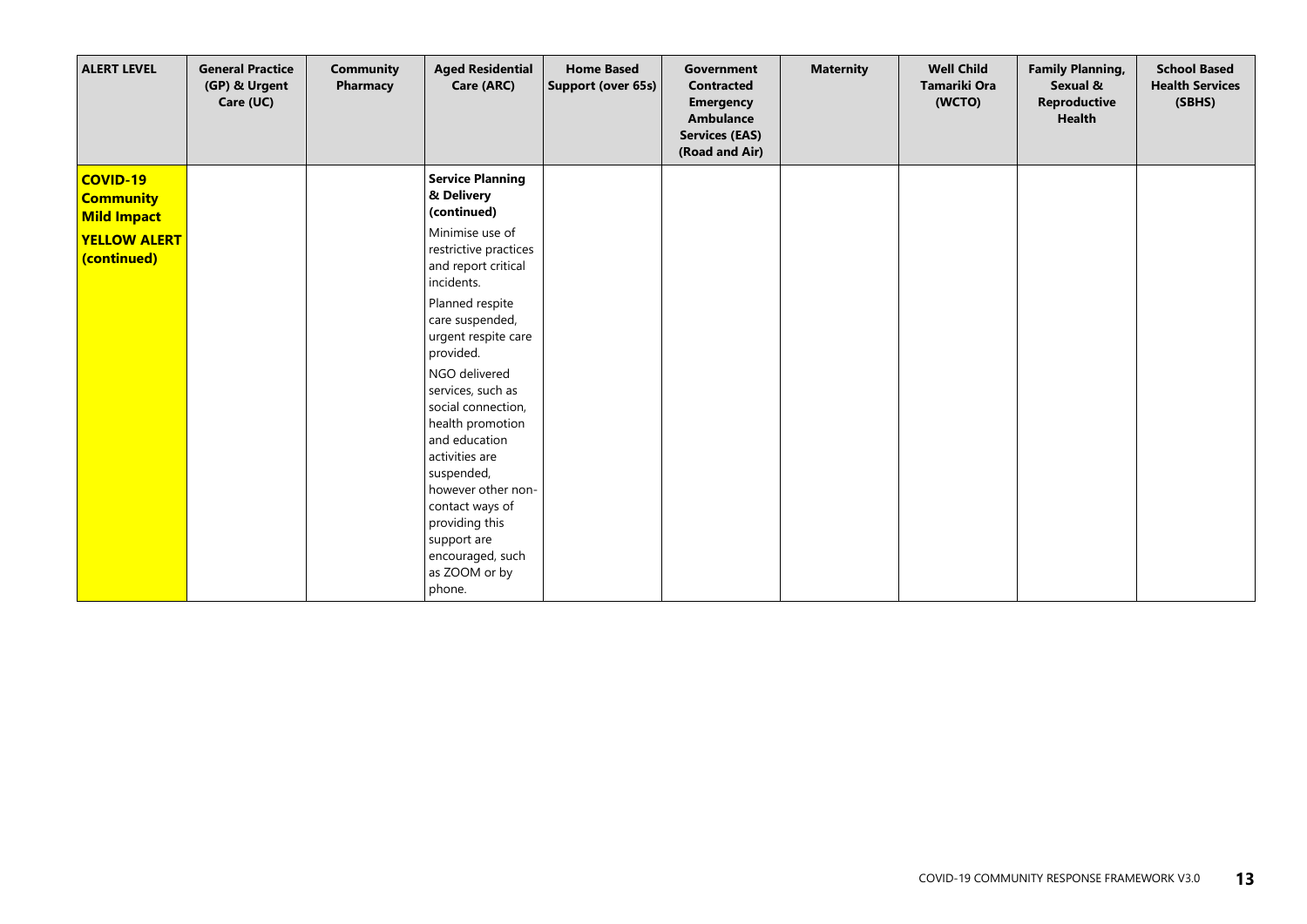| <b>ALERT LEVEL</b>                                                                              | <b>General Practice</b><br>(GP) & Urgent<br>Care (UC) | <b>Community</b><br>Pharmacy | <b>Aged Residential</b><br>Care (ARC)                                                                                                                                                                                                                                                                                                                                                                                                                                                                                                                                                                                                                                                                                                     | <b>Home Based</b><br>Support (over 65s)                                       | <b>Government</b><br><b>Contracted</b><br><b>Emergency</b><br><b>Ambulance</b><br><b>Services (EAS)</b><br>(Road and Air) | <b>Maternity</b> | <b>Well Child</b><br>Tamariki Ora<br>(WCTO) | <b>Family Planning,</b><br>Sexual &<br>Reproductive<br><b>Health</b> | <b>School Based</b><br><b>Health Services</b><br>(SBHS) |
|-------------------------------------------------------------------------------------------------|-------------------------------------------------------|------------------------------|-------------------------------------------------------------------------------------------------------------------------------------------------------------------------------------------------------------------------------------------------------------------------------------------------------------------------------------------------------------------------------------------------------------------------------------------------------------------------------------------------------------------------------------------------------------------------------------------------------------------------------------------------------------------------------------------------------------------------------------------|-------------------------------------------------------------------------------|---------------------------------------------------------------------------------------------------------------------------|------------------|---------------------------------------------|----------------------------------------------------------------------|---------------------------------------------------------|
| <b>COVID-19</b><br><b>Community</b><br><b>Mild Impact</b><br><b>YELLOW ALERT</b><br>(continued) |                                                       |                              | <b>Visiting in Aged</b><br><b>Residential Care</b><br>Activate visitor<br>policies.<br>All family visits<br>stopped except for<br>residents receiving<br>palliative/end of life<br>care in regions<br>affected.<br>Limited general<br>family visits in<br>regions where there<br>is no evidence of<br>community<br>transmission for<br>example limiting<br>number of visitors<br>and frequency of<br>visits and by<br>appointment.<br>Essential non-family<br>visits (eg, health<br>care related visits<br>including<br>pharmacy) allowed<br>if screening shows<br>low risk of<br>COVID-19.<br>All family and non-<br>family visitors are<br>screened for<br>COVID-19 risks and<br>follow public health<br>measures and IPC<br>protocols. | <b>Visiting</b><br><b>Activate Yellow</b><br>Alert Level visitor<br>policies. |                                                                                                                           |                  |                                             |                                                                      |                                                         |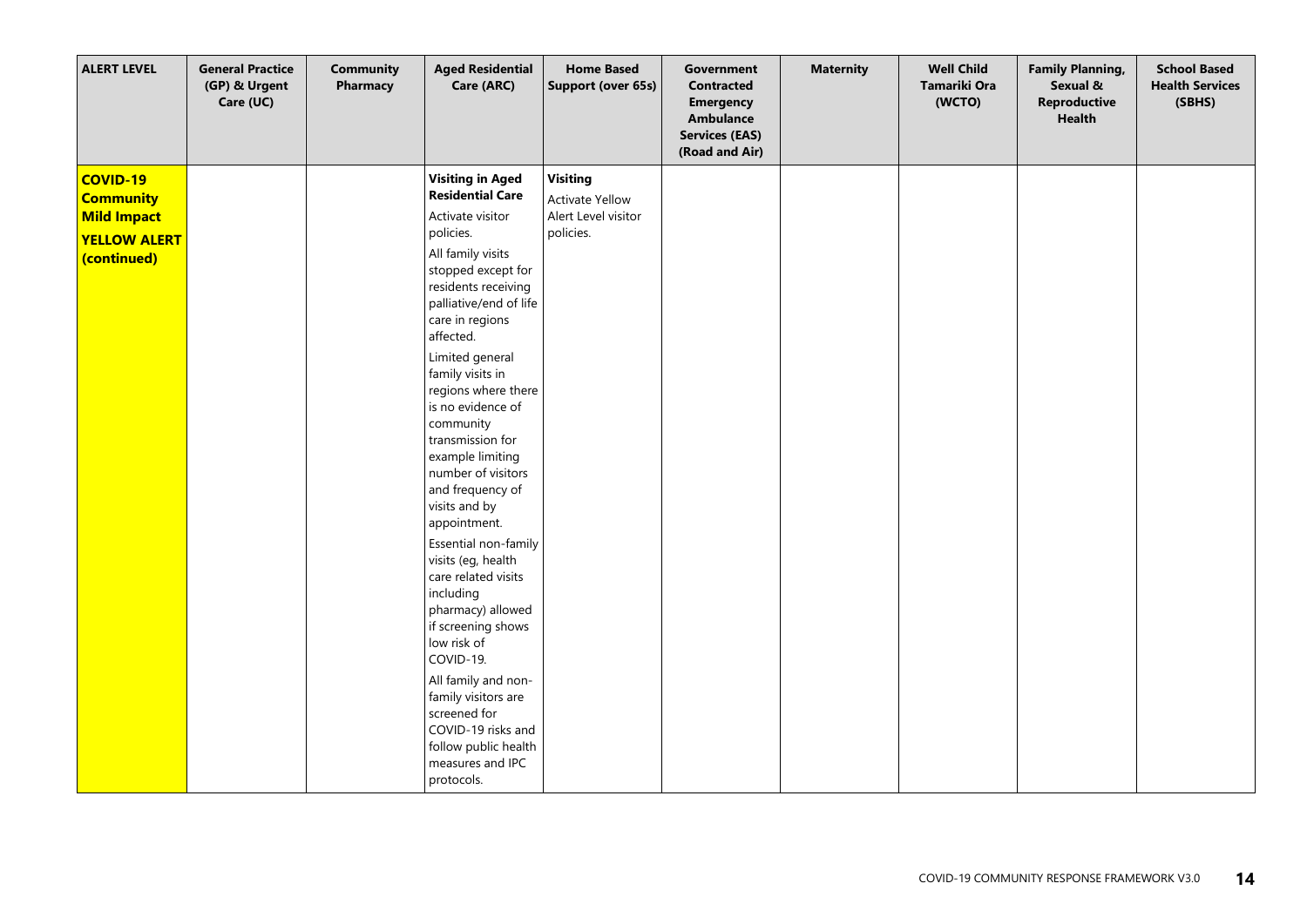| <b>ALERT LEVEL</b>                                                                              | <b>General Practice</b><br>(GP) & Urgent<br>Care (UC) | Community<br>Pharmacy | <b>Aged Residential</b><br>Care (ARC)                                                                                                                                                                                                   | <b>Home Based</b><br>Support (over 65s) | Government<br><b>Contracted</b><br><b>Emergency</b><br>Ambulance<br><b>Services (EAS)</b><br>(Road and Air) | <b>Maternity</b> | <b>Well Child</b><br>Tamariki Ora<br>(WCTO) | <b>Family Planning,</b><br>Sexual &<br>Reproductive<br>Health | <b>School Based</b><br><b>Health Services</b><br>(SBHS) |
|-------------------------------------------------------------------------------------------------|-------------------------------------------------------|-----------------------|-----------------------------------------------------------------------------------------------------------------------------------------------------------------------------------------------------------------------------------------|-----------------------------------------|-------------------------------------------------------------------------------------------------------------|------------------|---------------------------------------------|---------------------------------------------------------------|---------------------------------------------------------|
| <b>COVID-19</b><br><b>Community</b><br><b>Mild Impact</b><br><b>YELLOW ALERT</b><br>(continued) |                                                       |                       | Retirement<br><b>Villages</b><br>Operate within the<br>same restrictions as<br>the wider<br>community. On-site<br>facilities are open<br>to family and<br>essential non-family<br>visits if screening<br>shows low risk of<br>COVID-19. |                                         |                                                                                                             |                  |                                             |                                                               |                                                         |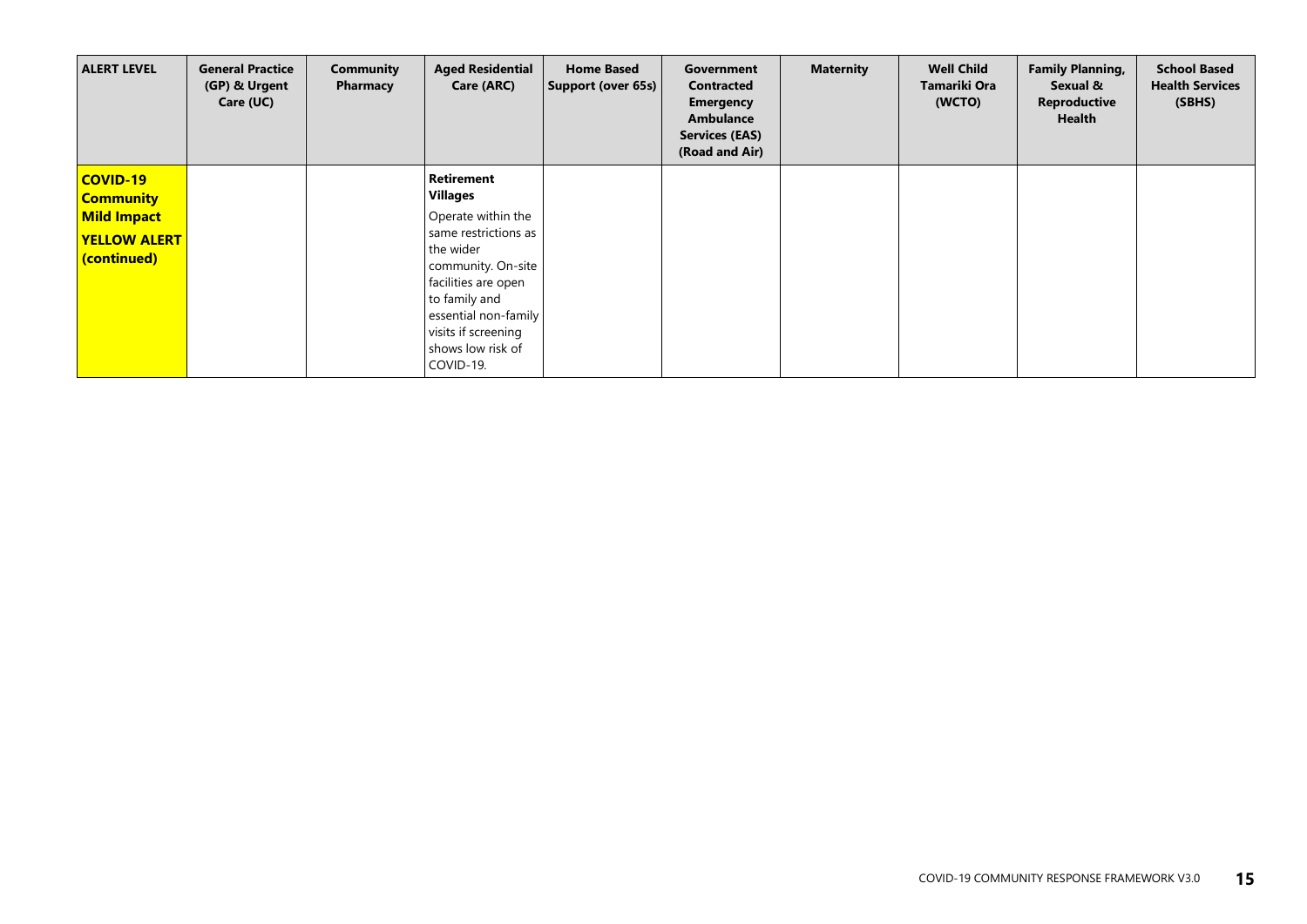| <b>ALERT LEVEL</b>                                                                                                                                                                                                                                                                                                                                                                                                                                        | <b>General Practice</b><br>(GP) & Urgent<br>Care (UC)                                                                                                                                                                                                                                                                                                                                                                                                                                                 | <b>Community</b><br>Pharmacy                                                                                                                                                                                                                                                                                                                                                                                                                                                                                                                                                                                                                                                                                                                                   | <b>Aged Residential</b><br>Care (ARC)                                                                    | <b>Home Based</b><br><b>Support (over 65s)</b>                                                                                                                                                                                                                                                                                                                                                                                                                                                                             | <b>Government</b><br><b>Contracted</b><br><b>Emergency</b><br><b>Ambulance</b><br><b>Services (EAS)</b><br>(Road and Air) | <b>Maternity</b> | <b>Well Child</b><br>Tamariki Ora<br>(WCTO)                                                                                                                | <b>Family Planning,</b><br>Sexual &<br><b>Reproductive</b><br><b>Health</b>                      | <b>School Based</b><br><b>Health Services</b><br>(SBHS)                                              |
|-----------------------------------------------------------------------------------------------------------------------------------------------------------------------------------------------------------------------------------------------------------------------------------------------------------------------------------------------------------------------------------------------------------------------------------------------------------|-------------------------------------------------------------------------------------------------------------------------------------------------------------------------------------------------------------------------------------------------------------------------------------------------------------------------------------------------------------------------------------------------------------------------------------------------------------------------------------------------------|----------------------------------------------------------------------------------------------------------------------------------------------------------------------------------------------------------------------------------------------------------------------------------------------------------------------------------------------------------------------------------------------------------------------------------------------------------------------------------------------------------------------------------------------------------------------------------------------------------------------------------------------------------------------------------------------------------------------------------------------------------------|----------------------------------------------------------------------------------------------------------|----------------------------------------------------------------------------------------------------------------------------------------------------------------------------------------------------------------------------------------------------------------------------------------------------------------------------------------------------------------------------------------------------------------------------------------------------------------------------------------------------------------------------|---------------------------------------------------------------------------------------------------------------------------|------------------|------------------------------------------------------------------------------------------------------------------------------------------------------------|--------------------------------------------------------------------------------------------------|------------------------------------------------------------------------------------------------------|
| <b>COVID-19</b><br><b>Community</b><br><b>Moderate</b><br><b>Impact</b><br><b>ORANGE</b><br><b>ALERT</b><br><b>Trigger status</b><br>(individual or<br>cumulative):<br>Multiple<br>COVID-19 positive<br>patients in your<br>facility;<br>community<br>transmission is<br>not well<br>controlled;<br>isolation capacity<br>and ICU capacity<br>impacted;<br>significant staff<br>absence,<br>extensive staff<br>redeployment,<br>gaps not being<br>covered | <b>General guidance:</b><br>$\bullet$<br>$\bullet$<br>$\bullet$<br>$\bullet$<br>$\bullet$<br>$\bullet$<br>Telehealth &<br>Virtual<br>Increase delivery of<br>service via<br>telehealth to 70% in care by telehealth<br>GP/as high as<br>practicable in UC.<br>Increase availability<br>of secondary care<br>services into<br>community via<br>telehealth and<br>other mechanisms.<br>Identify and<br>manage high risk<br>patients with<br>support of<br>secondary care<br>services via<br>telehealth. | Activate plans as required at Community Orange Alert.<br>Maintain triaging at entrances and physical distancing.<br>Activate appropriate PPE Plans, aligned with MoH guidance.<br>Maintain stock levels of PPE, alcoholic hand gel and cleaning products.<br>Reinforce cleaning and hand hygiene, incorporate into routine practice.<br>Activate virtual and non-contact delivery where possible.<br>Activate plan to support mental health and wellbeing of staff.<br>Activate plans to safeguard high priority services during increasing alert levels.<br>Telehealth &<br><b>Virtual</b><br>Move to even<br>greater delivery of<br>or non-contact<br>means wherever<br>possible whilst<br>ensuring access for<br>priority and<br>vulnerable<br>populations. | Telehealth &<br>Virtual<br>Maintain virtual<br>medical care with<br>primary care and<br>specialist care. | Continue screening for COVID-19 symptoms and Higher Index of Suspicion criteria with referral to general practice/ testing centre as appropriate.<br>Engage with vulnerable workers to mitigate their risk and review impact on staffing.<br>Activate plans to manage non-vaccinated or partially vaccinated workforce during increasing alert levels.<br>Telehealth &<br>Virtual<br>Maintain virtual and<br>non-contact<br>primary and<br>specialist medical<br>care and<br>community care,<br>such as day<br>programmes. |                                                                                                                           |                  | Telehealth &<br><b>Virtual</b><br>Activate virtual and<br>non-contact<br>delivery for<br>population based<br>on priority criteria<br>for WCTO and<br>B4SC. | Telehealth &<br>Virtual<br>Prioritise virtual<br>appointments for<br>abortion referrals,<br>ECP. | Telehealth &<br><b>Virtual</b><br>Activate virtual and<br>non-contact<br>delivery where<br>possible. |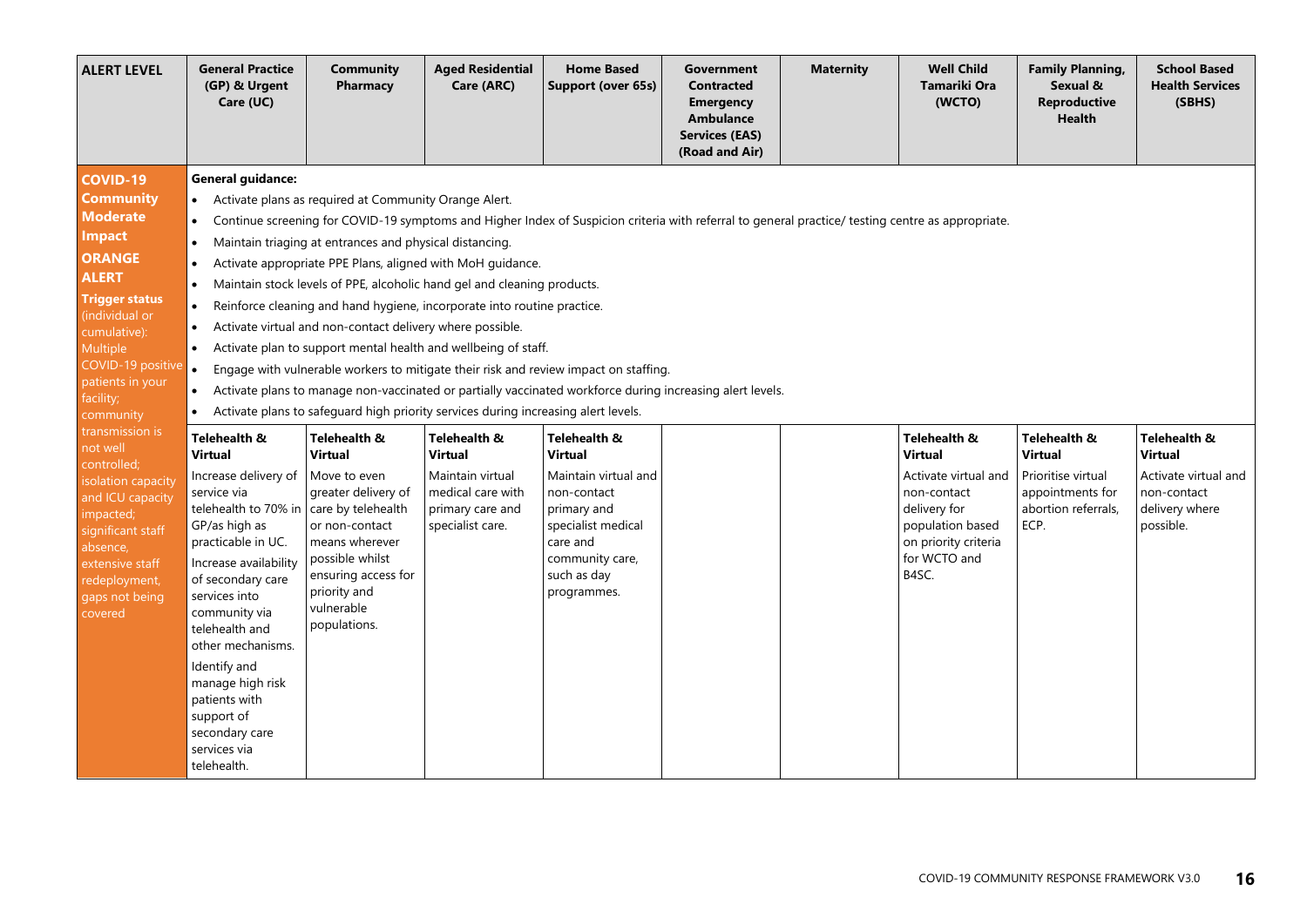| <b>ALERT LEVEL</b>                                                                                               | <b>General Practice</b><br>(GP) & Urgent<br>Care (UC)                                                                                                                                                                                                                                                                                                       | <b>Community</b><br>Pharmacy                                                                                                                                                                                                                                                                                                                                                                                 | <b>Aged Residential</b><br>Care (ARC)                                                                                                                                                                                                                                                                                                                                                 | <b>Home Based</b><br>Support (over 65s)                                                                                                                                                                                                                                                                                                                                                   | <b>Government</b><br><b>Contracted</b><br><b>Emergency</b><br><b>Ambulance</b><br><b>Services (EAS)</b><br>(Road and Air)                                                                                                                                                                                                      | <b>Maternity</b>                                                                                                                                                                                                                                                                                                                                                                                                                                                  | <b>Well Child</b><br><b>Tamariki Ora</b><br>(WCTO)                                                                                                                                                                                                                                                                                                                                                                                                          | <b>Family Planning,</b><br>Sexual &<br><b>Reproductive</b><br><b>Health</b>                                                                                                                                                                                                                                                                                                                         | <b>School Based</b><br><b>Health Services</b><br>(SBHS)                                                                                                                                                                                                                                                                                                                              |
|------------------------------------------------------------------------------------------------------------------|-------------------------------------------------------------------------------------------------------------------------------------------------------------------------------------------------------------------------------------------------------------------------------------------------------------------------------------------------------------|--------------------------------------------------------------------------------------------------------------------------------------------------------------------------------------------------------------------------------------------------------------------------------------------------------------------------------------------------------------------------------------------------------------|---------------------------------------------------------------------------------------------------------------------------------------------------------------------------------------------------------------------------------------------------------------------------------------------------------------------------------------------------------------------------------------|-------------------------------------------------------------------------------------------------------------------------------------------------------------------------------------------------------------------------------------------------------------------------------------------------------------------------------------------------------------------------------------------|--------------------------------------------------------------------------------------------------------------------------------------------------------------------------------------------------------------------------------------------------------------------------------------------------------------------------------|-------------------------------------------------------------------------------------------------------------------------------------------------------------------------------------------------------------------------------------------------------------------------------------------------------------------------------------------------------------------------------------------------------------------------------------------------------------------|-------------------------------------------------------------------------------------------------------------------------------------------------------------------------------------------------------------------------------------------------------------------------------------------------------------------------------------------------------------------------------------------------------------------------------------------------------------|-----------------------------------------------------------------------------------------------------------------------------------------------------------------------------------------------------------------------------------------------------------------------------------------------------------------------------------------------------------------------------------------------------|--------------------------------------------------------------------------------------------------------------------------------------------------------------------------------------------------------------------------------------------------------------------------------------------------------------------------------------------------------------------------------------|
| <b>COVID-19</b><br><b>Community</b><br><b>Moderate</b><br><b>Impact</b><br>ORANGE<br><b>ALERT</b><br>(continued) |                                                                                                                                                                                                                                                                                                                                                             | <b>Staffing</b><br>Activate/maintain<br>staff rosters and<br>shift system plans.                                                                                                                                                                                                                                                                                                                             | <b>Staffing</b><br>Workforce Backup<br>Plans in Place with<br>DHB.<br>Staff movement<br>between ARC<br>facilities restricted<br>where practical.                                                                                                                                                                                                                                      | <b>Staffing</b><br>Workforce Backup<br>Plans in Place with<br><b>DHB</b>                                                                                                                                                                                                                                                                                                                  |                                                                                                                                                                                                                                                                                                                                |                                                                                                                                                                                                                                                                                                                                                                                                                                                                   | <b>Staffing</b><br>Staffing: review<br>staff rosters,<br>minimise staff in<br>office and support<br>working from<br>home.                                                                                                                                                                                                                                                                                                                                   |                                                                                                                                                                                                                                                                                                                                                                                                     |                                                                                                                                                                                                                                                                                                                                                                                      |
|                                                                                                                  | <b>Service Planning</b><br>& Delivery                                                                                                                                                                                                                                                                                                                       | <b>Service Planning</b><br>& Delivery                                                                                                                                                                                                                                                                                                                                                                        | <b>Service Planning</b><br>& Delivery                                                                                                                                                                                                                                                                                                                                                 | <b>Service Planning</b><br>& Delivery                                                                                                                                                                                                                                                                                                                                                     | <b>Service Planning</b><br>& Delivery                                                                                                                                                                                                                                                                                          | <b>Service Planning</b><br>& Delivery                                                                                                                                                                                                                                                                                                                                                                                                                             | <b>Service Planning</b><br>& Delivery                                                                                                                                                                                                                                                                                                                                                                                                                       | <b>Service Planning</b><br>& Delivery                                                                                                                                                                                                                                                                                                                                                               | <b>Service Planning</b><br>& Delivery                                                                                                                                                                                                                                                                                                                                                |
|                                                                                                                  | <b>Restricted services</b><br>targeting<br>vulnerable<br>populations.<br>Screen and swab<br>for COVID-19 as<br>per current MoH<br>quidance.<br>Increase COVID-19<br>testing capacity via<br>designated<br>practices or testing<br>facilities.<br>Continue to deliver<br>immunisation<br>programmes, with<br>prioritisation of<br>vulnerable<br>populations. | Activate physical<br>barrier plan.<br>Activate/maintain<br>home medicine<br>delivery plans (if<br>appropriate).<br>Provide on-site<br>services in a way<br>that complies with<br>all alert level<br>requirements and<br>IPC and PPE<br>quidance.<br>Provide tailored<br>services to<br>vulnerable patients<br>and provide<br>additional support<br>with their<br>medicine's<br>management as<br>appropriate. | Contact tracing<br>systems in place.<br>Use ARC COVID-19<br>screening form for<br>admissions.<br>14 days isolation<br>upon admission.<br>Refer all patients<br>and staff who<br>exhibit symptoms<br>for assessment and<br>testing.<br>Separated stream<br>for people with<br>symptoms<br>consistent with<br>COVID-19 and non<br>COVID-19 cases to<br>manage isolation as<br>required. | Separated stream<br>for people with<br>symptoms<br>consistent with<br>COVID-19 and non<br>COVID-19 cases to<br>manage isolation as<br>required.<br>Activate Orange<br>Alert Level<br>admission and<br>discharge pathways<br>developed with<br>DHBs.<br>Providers continue<br>to accept<br>admissions from<br>DHBs and NASCs<br>within agreed care<br>levels including<br>early discharge. | Activate plans<br>considering<br>business continuity,<br>PPE access.<br>workforce<br>availability, surge<br>resources,<br>engagement with<br>other EAS providers<br>and DHBs.<br>Activate pathways<br>that could be used<br>to stream patients<br>away from in-<br>person care if Alert<br>Levels increase, if<br>appropriate. | Prioritise support<br>for vulnerable and<br>high-risk women.<br>Support clinically<br>appropriate early<br>discharge from<br>hospitals for<br>postnatal care in<br>the community.<br>Activate whānau/<br>community-centred<br>responses for<br>priority populations<br>to ensure access to<br>the necessary care,<br>and to support<br>equity.<br>Activate pathways<br>of care for women<br>at high risk of<br>contracting<br>COVID-19 and for<br>low-risk women. | Refer to Level<br>specific guidance<br>provided by WCTO<br><b>Interim Clinical</b><br>Governance Group<br>on MoH website<br>Collaboration with<br>community<br>midwifery and<br>primary care to<br>support prioritised<br>essential in-person<br>care for vulnerable<br>or high-risk<br>patients only.<br>Activate whānau/<br>community-centred<br>responses for<br>priority populations<br>to ensure access to<br>necessary care and<br>to support equity. | Cease non-essential<br>service delivery.<br>Cease all outreach<br>clinics.<br>Provide in-person<br>appointments for:<br>LARC, symptomatic<br>STIs, Depo repeats<br>and smears. All<br>other appointments<br>done virtually.<br><b>Client Contact</b><br>Centre moves to<br>working in teams;<br>one in the contact<br>centre one at<br>home.<br>Prioritise vulnerable<br>and high-risk<br>patients. | Activate local<br>whānau/<br>community-centred<br>responses for<br>rangatahi to ensure<br>access to necessary<br>care and to support<br>equity, especially<br>mental health care.<br>Cease non-essential<br>service delivery.<br>Utilise local referral/<br>delivery processes<br>for non-health<br>related welfare<br>concerns, especially<br>to ensure a safe<br>living situation. |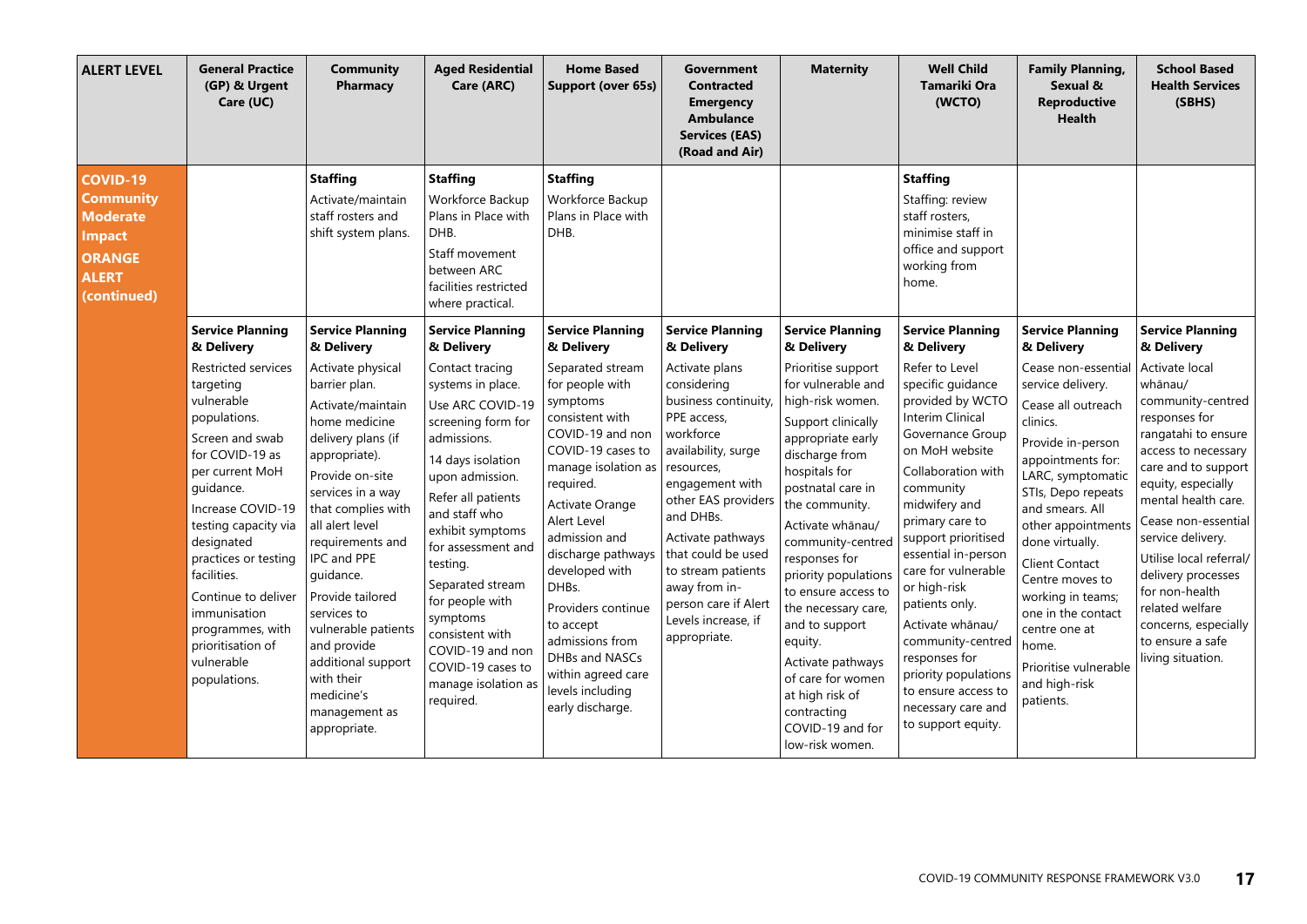| <b>ALERT LEVEL</b>                                                                                                      | <b>General Practice</b><br>(GP) & Urgent<br>Care (UC)                                                                                                                                                                                                                                                                                                                                    | <b>Community</b><br>Pharmacy                                                                                                                                                                                                                                                                                                                                             | <b>Aged Residential</b><br>Care (ARC)                                                                                                                                                                                                                                                                                                                                                                                                                                                                                                                                                                     | <b>Home Based</b><br>Support (over 65s)                                                                                                                                                                                                                                                                                                                                                                                                                                                                                                                                                                    | <b>Government</b><br><b>Contracted</b><br><b>Emergency</b><br><b>Ambulance</b><br><b>Services (EAS)</b><br>(Road and Air)                                                                                                                                                                                                                                                              | <b>Maternity</b>                                                                                                                                                                                                                                                                          | <b>Well Child</b><br>Tamariki Ora<br>(WCTO) | <b>Family Planning,</b><br>Sexual &<br><b>Reproductive</b><br><b>Health</b>                                                                                                                                                                                                                                                                                           | <b>School Based</b><br><b>Health Services</b><br>(SBHS)                                                                                                                                                                                                                                                                                                                                                                                                                                                                                                                                                                                                                                                |
|-------------------------------------------------------------------------------------------------------------------------|------------------------------------------------------------------------------------------------------------------------------------------------------------------------------------------------------------------------------------------------------------------------------------------------------------------------------------------------------------------------------------------|--------------------------------------------------------------------------------------------------------------------------------------------------------------------------------------------------------------------------------------------------------------------------------------------------------------------------------------------------------------------------|-----------------------------------------------------------------------------------------------------------------------------------------------------------------------------------------------------------------------------------------------------------------------------------------------------------------------------------------------------------------------------------------------------------------------------------------------------------------------------------------------------------------------------------------------------------------------------------------------------------|------------------------------------------------------------------------------------------------------------------------------------------------------------------------------------------------------------------------------------------------------------------------------------------------------------------------------------------------------------------------------------------------------------------------------------------------------------------------------------------------------------------------------------------------------------------------------------------------------------|----------------------------------------------------------------------------------------------------------------------------------------------------------------------------------------------------------------------------------------------------------------------------------------------------------------------------------------------------------------------------------------|-------------------------------------------------------------------------------------------------------------------------------------------------------------------------------------------------------------------------------------------------------------------------------------------|---------------------------------------------|-----------------------------------------------------------------------------------------------------------------------------------------------------------------------------------------------------------------------------------------------------------------------------------------------------------------------------------------------------------------------|--------------------------------------------------------------------------------------------------------------------------------------------------------------------------------------------------------------------------------------------------------------------------------------------------------------------------------------------------------------------------------------------------------------------------------------------------------------------------------------------------------------------------------------------------------------------------------------------------------------------------------------------------------------------------------------------------------|
| <b>COVID-19</b><br><b>Community</b><br><b>Moderate</b><br><b>Impact</b><br><b>ORANGE</b><br><b>ALERT</b><br>(continued) | <b>Service Planning</b><br>& Delivery<br>(continued)<br>Cancer screening<br>programmes<br>prioritised to<br>vulnerable<br>populations.<br>Support for services<br>with staffing issues.<br>Investigations and<br>treatments<br>normally accessed<br>in hospitals may be<br>moved into the<br>community.<br>Support for non-<br>health related<br>welfare concerns<br>readily accessible. | <b>Service Planning</b><br>& Delivery<br>(continued)<br>Work with<br>vulnerable patients<br>to reduce number<br>of trips to the<br>pharmacy as much<br>as possible.<br>Continue with<br>influenza<br>vaccinations (and<br>MMR when<br>contracted service).<br>Defer non-essential<br>services, noting<br>vulnerable<br>populations may<br>still need to receive<br>care. | <b>Service Planning</b><br>& Delivery<br>(continued)<br>Operate with<br>restrictions on<br>entry/exit so<br>essential and<br>emergency<br>movement only.<br>Providers continue<br>to accept<br>admissions from<br>DHBs and<br>community.<br>Ensure hygiene/<br>infection control<br>and distancing<br>quidance is<br>adhered to,<br>isolation areas are<br>maintained, and<br>mental health and<br>wellbeing is<br>supported.<br>Reduce resident<br>activities to those<br>that maintain<br>physical distancing.<br>Continuing<br>religious/spiritual<br>services by digital<br>means where<br>possible.* | <b>Service Planning</b><br>& Delivery<br>(continued)<br>Essential home and<br>community support<br>care provided to<br>clients as identified<br>by client risk<br>assessment, such as<br>showering, bathing,<br>toileting, essential<br>hygiene and skin<br>care, positioning,<br>medicine<br>administration,<br>support with<br>nutrition, hydration<br>and mental health.<br>Cease non-essential<br>home and<br>community<br>supports<br><b>Activate Safety</b><br>Check - Phone/<br>video from family<br>or friend.<br>Implement<br>proactive support<br>for non-health<br>related welfare<br>concerns. | <b>Service Planning</b><br>& Delivery<br>(continued)<br>Activate plan for<br>regional COVID-19<br>Alert Level variation<br>and changes to<br>destination<br>protocols (eg,<br>Trauma, STEMI,<br>Stroke) with other<br>providers and<br>DHBs, if required.<br>Plan for<br>appropriate<br>'disaster response'<br>(eg, earthquake)<br>incorporating<br>regional COVID-19<br>risks/levels. | <b>Service Planning</b><br>& Delivery<br>(continued)<br>High-risk groups<br>continue to receive<br>in-person<br>midwifery care.<br>Cease non-essential<br>in-person service<br>delivery.<br>Implement the<br>referral/delivery<br>process for non-<br>health related<br>welfare concerns. |                                             | <b>Service Planning</b><br>& Delivery<br>(continued)<br>Upscale clinical<br>resource to virtual<br>appointments and<br>non-contact<br>delivery.<br>Activate whānau/<br>community-centred<br>responses for<br>priority populations<br>to ensure access<br>and equity.<br>Implement the<br>referral/delivery<br>process for non-<br>health related<br>welfare concerns. | <b>Service Planning</b><br>& Delivery<br>(continued)<br>If schools are open<br>to students; youth<br>with a sore throat,<br>should be isolated,<br>collected from<br>school and directed<br>with their caregiver<br>to a place where<br>they can be tested<br>for COVID-19 and<br>have a bacterial<br>throat swab done<br>at the same time, if<br>at high risk of<br>Rheumatic fever.<br>Follow GAS Sore<br>Throat<br>Management<br>algorithm for<br>treatment. Some<br>specific schools<br>may have a locally<br>managed<br><b>Rheumatic Fever</b><br>prevention<br>programme, in<br>which case, they<br>will have their own<br>protocols for<br>management of<br>sore throat in<br>COVID-19 context. |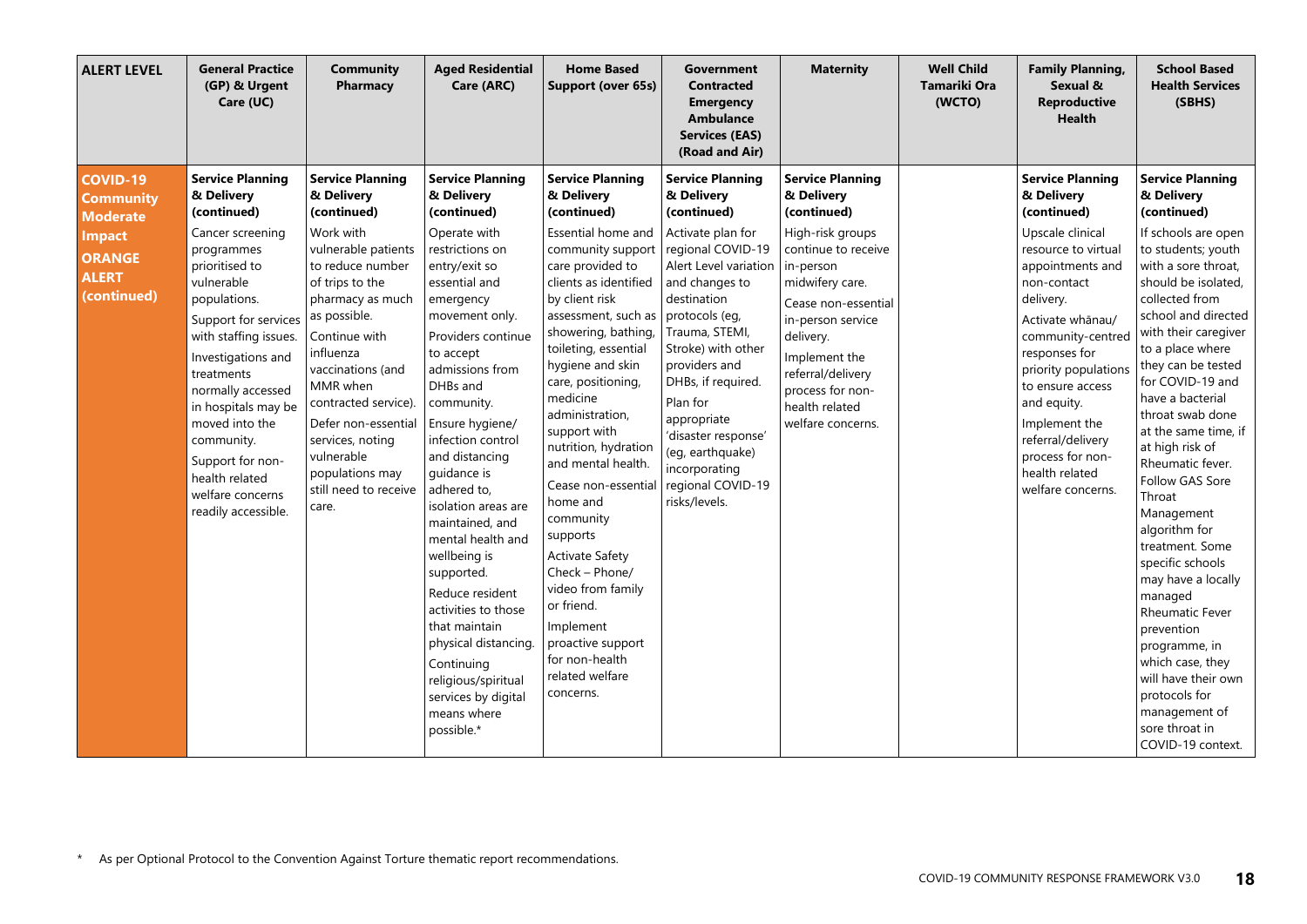| <b>ALERT LEVEL</b>                                                                                               | <b>General Practice</b><br>(GP) & Urgent<br>Care (UC) | <b>Community</b><br>Pharmacy | <b>Aged Residential</b><br>Care (ARC)                                                                                                                                                                                                                                                                                                                                                                                                                                                                                                                     | <b>Home Based</b><br>Support (over 65s) | Government<br><b>Contracted</b><br><b>Emergency</b><br><b>Ambulance</b><br><b>Services (EAS)</b><br>(Road and Air) | <b>Maternity</b> | <b>Well Child</b><br>Tamariki Ora<br>(WCTO) | <b>Family Planning,</b><br>Sexual &<br>Reproductive<br><b>Health</b> | <b>School Based</b><br><b>Health Services</b><br>(SBHS) |
|------------------------------------------------------------------------------------------------------------------|-------------------------------------------------------|------------------------------|-----------------------------------------------------------------------------------------------------------------------------------------------------------------------------------------------------------------------------------------------------------------------------------------------------------------------------------------------------------------------------------------------------------------------------------------------------------------------------------------------------------------------------------------------------------|-----------------------------------------|--------------------------------------------------------------------------------------------------------------------|------------------|---------------------------------------------|----------------------------------------------------------------------|---------------------------------------------------------|
| <b>COVID-19</b><br><b>Community</b><br><b>Moderate</b><br>Impact<br><b>ORANGE</b><br><b>ALERT</b><br>(continued) |                                                       |                              | <b>Service Planning</b><br>& Delivery<br>(continued)<br>Ensure residents<br>and family/whānau<br>are supported to<br>express their<br>concerns and make<br>complaints, and<br>complaints are<br>documented and<br>responded to.*<br>InterRAI<br>assessments must<br>be completed on<br>admission.<br>Six monthly<br>interRAI<br>reassessments, and<br>interRAI<br>assessments for a<br>change in level of<br>care, are waived.<br>Minimise use of<br>restrictive practices<br>and report critical<br>incidents.<br>Planned respite<br>services suspended, |                                         |                                                                                                                    |                  |                                             |                                                                      |                                                         |
|                                                                                                                  |                                                       |                              | urgent respite care<br>provided.                                                                                                                                                                                                                                                                                                                                                                                                                                                                                                                          |                                         |                                                                                                                    |                  |                                             |                                                                      |                                                         |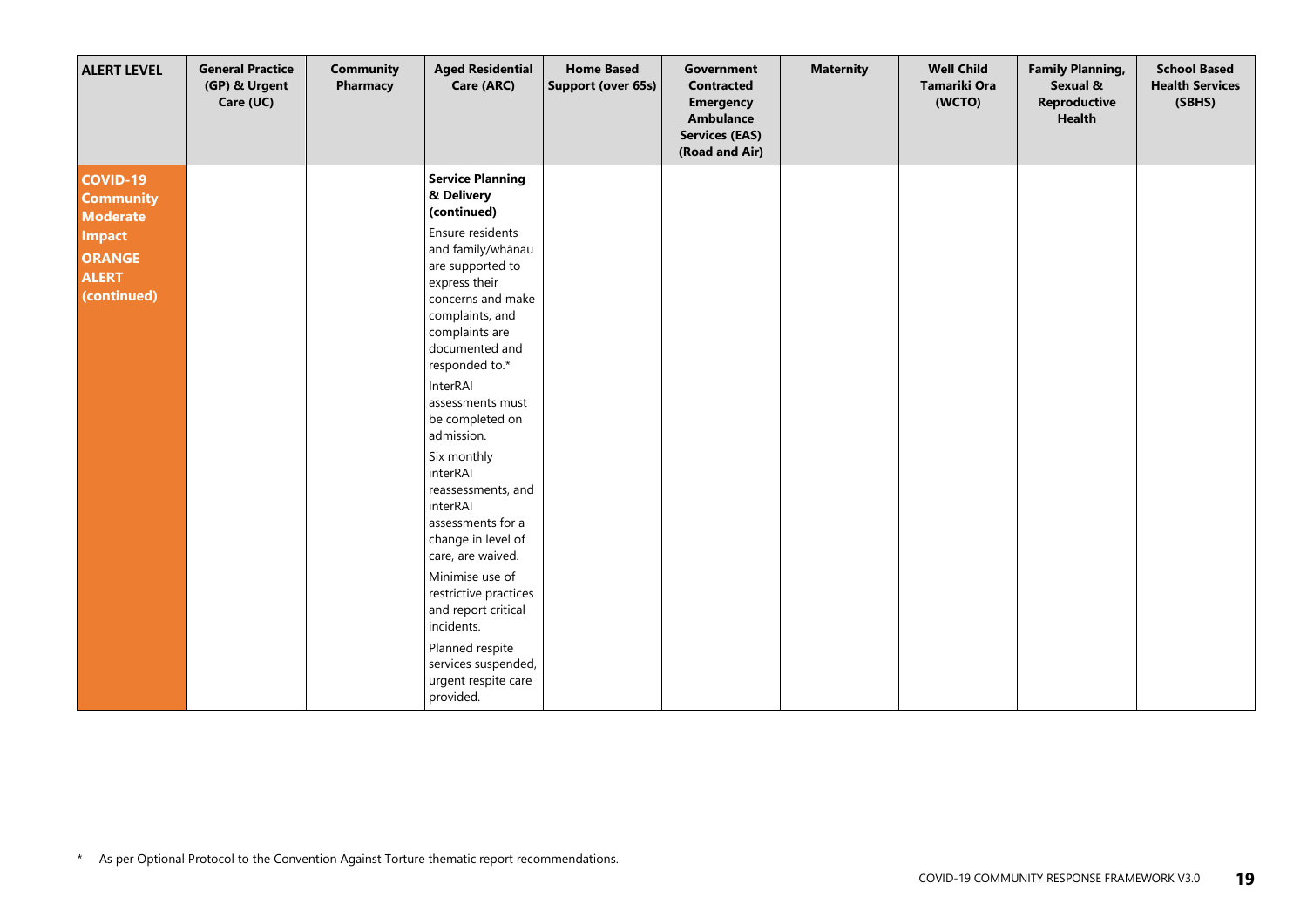| <b>ALERT LEVEL</b>                                                                                               | <b>General Practice</b><br>(GP) & Urgent<br>Care (UC) | <b>Community</b><br>Pharmacy | <b>Aged Residential</b><br>Care (ARC)                                                                                                                                                                                                                                                                                                                                                                                                                                                  | <b>Home Based</b><br><b>Support (over 65s)</b> | Government<br><b>Contracted</b><br><b>Emergency</b><br>Ambulance<br><b>Services (EAS)</b><br>(Road and Air) | <b>Maternity</b> | <b>Well Child</b><br><b>Tamariki Ora</b><br>(WCTO) | <b>Family Planning,</b><br>Sexual &<br><b>Reproductive</b><br><b>Health</b> | <b>School Based</b><br><b>Health Services</b><br>(SBHS) |
|------------------------------------------------------------------------------------------------------------------|-------------------------------------------------------|------------------------------|----------------------------------------------------------------------------------------------------------------------------------------------------------------------------------------------------------------------------------------------------------------------------------------------------------------------------------------------------------------------------------------------------------------------------------------------------------------------------------------|------------------------------------------------|-------------------------------------------------------------------------------------------------------------|------------------|----------------------------------------------------|-----------------------------------------------------------------------------|---------------------------------------------------------|
| COVID-19<br><b>Community</b><br><b>Moderate</b><br><b>Impact</b><br><b>ORANGE</b><br><b>ALERT</b><br>(continued) |                                                       |                              | <b>Service Planning</b><br>& Delivery<br>(continued)<br>On site audits<br>stopped except for<br>the MoH<br>inspections and<br>DHB's issue-based<br>audits if any serious<br>concerns about<br>quality and safety<br>of care.<br>NGO delivered<br>services, such as<br>social connection,<br>health promotion<br>and education<br>activities are<br>suspended,<br>however other non-<br>contact ways of<br>providing this<br>support are<br>encouraged, such<br>as ZOOM or by<br>phone. |                                                |                                                                                                             |                  |                                                    |                                                                             |                                                         |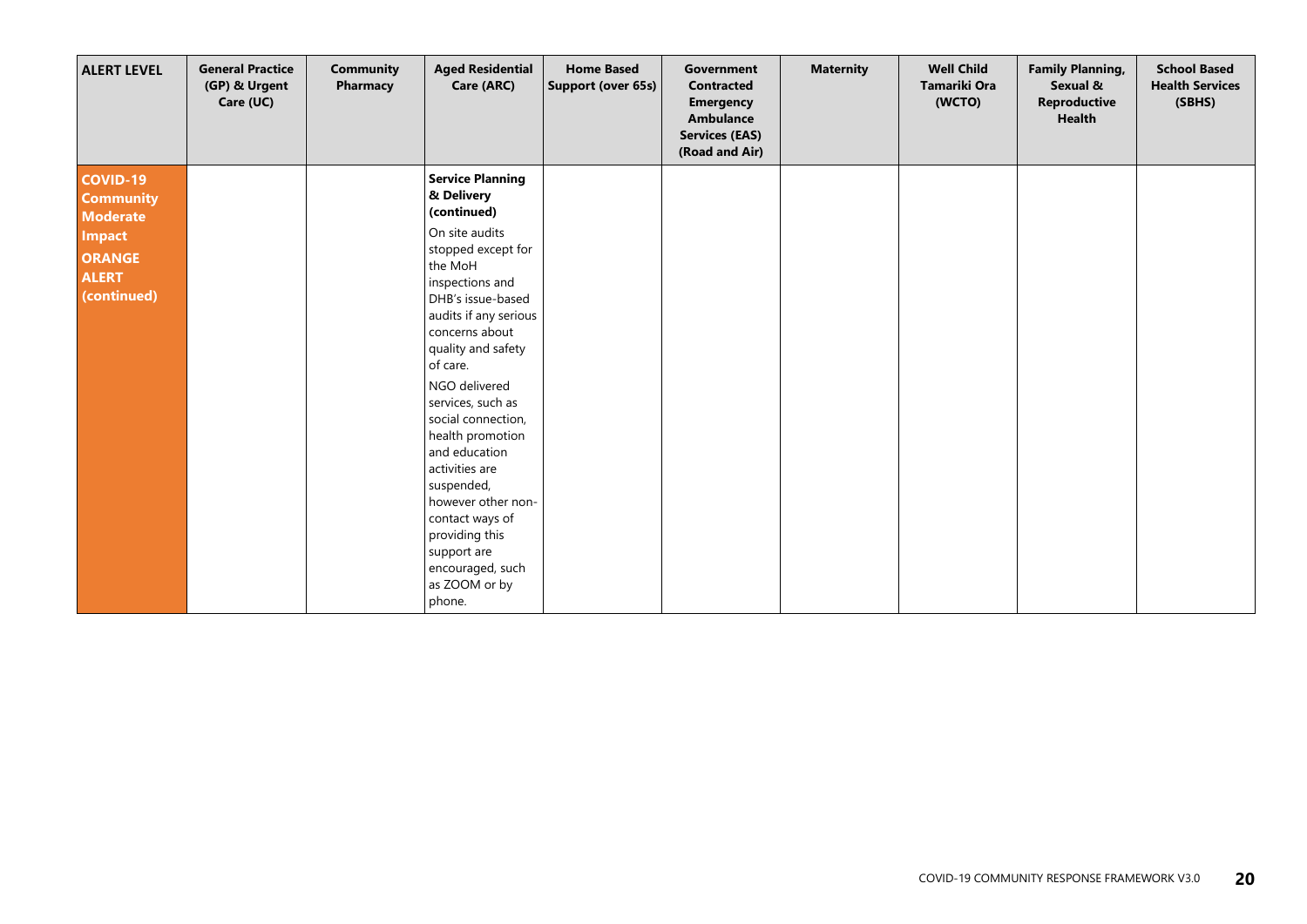| <b>ALERT LEVEL</b>                                                                                                      | <b>General Practice</b><br>(GP) & Urgent<br>Care (UC) | <b>Community</b><br>Pharmacy | <b>Aged Residential</b><br>Care (ARC)                                                                                                                                                                                                                                                                                                                                                                                                                                                                                                                                                                                                                                                                        | <b>Home Based</b><br>Support (over 65s)                               | Government<br><b>Contracted</b><br><b>Emergency</b><br><b>Ambulance</b><br><b>Services (EAS)</b><br>(Road and Air) | <b>Maternity</b> | <b>Well Child</b><br>Tamariki Ora<br>(WCTO) | <b>Family Planning,</b><br>Sexual &<br><b>Reproductive</b><br><b>Health</b> | <b>School Based</b><br><b>Health Services</b><br>(SBHS) |
|-------------------------------------------------------------------------------------------------------------------------|-------------------------------------------------------|------------------------------|--------------------------------------------------------------------------------------------------------------------------------------------------------------------------------------------------------------------------------------------------------------------------------------------------------------------------------------------------------------------------------------------------------------------------------------------------------------------------------------------------------------------------------------------------------------------------------------------------------------------------------------------------------------------------------------------------------------|-----------------------------------------------------------------------|--------------------------------------------------------------------------------------------------------------------|------------------|---------------------------------------------|-----------------------------------------------------------------------------|---------------------------------------------------------|
| <b>COVID-19</b><br><b>Community</b><br><b>Moderate</b><br><b>Impact</b><br><b>ORANGE</b><br><b>ALERT</b><br>(continued) |                                                       |                              | <b>Visiting in Aged</b><br><b>Residential Care</b><br>All family visits<br>stopped except for<br>families with<br>residents receiving<br>palliative care/end<br>of life care - this is<br>subject to public<br>health direction<br>and provider<br>assessment on a<br>case by case basis.<br>These visits are by<br>appointment only<br>with a maximum of<br>one family member<br>visiting at a time.<br>Essential non-family<br>visits (eg, health<br>care related visits<br>including<br>pharmacy) allowed<br>if screening shows<br>low risk of<br>COVID-19.<br>All family and non-<br>family visitors are<br>screened for<br>COVID-19 risks and<br>follow public health<br>measures and IPC<br>protocols. | <b>Visiting</b><br>Activate Orange<br>Alert Level visitor<br>policies |                                                                                                                    |                  |                                             |                                                                             |                                                         |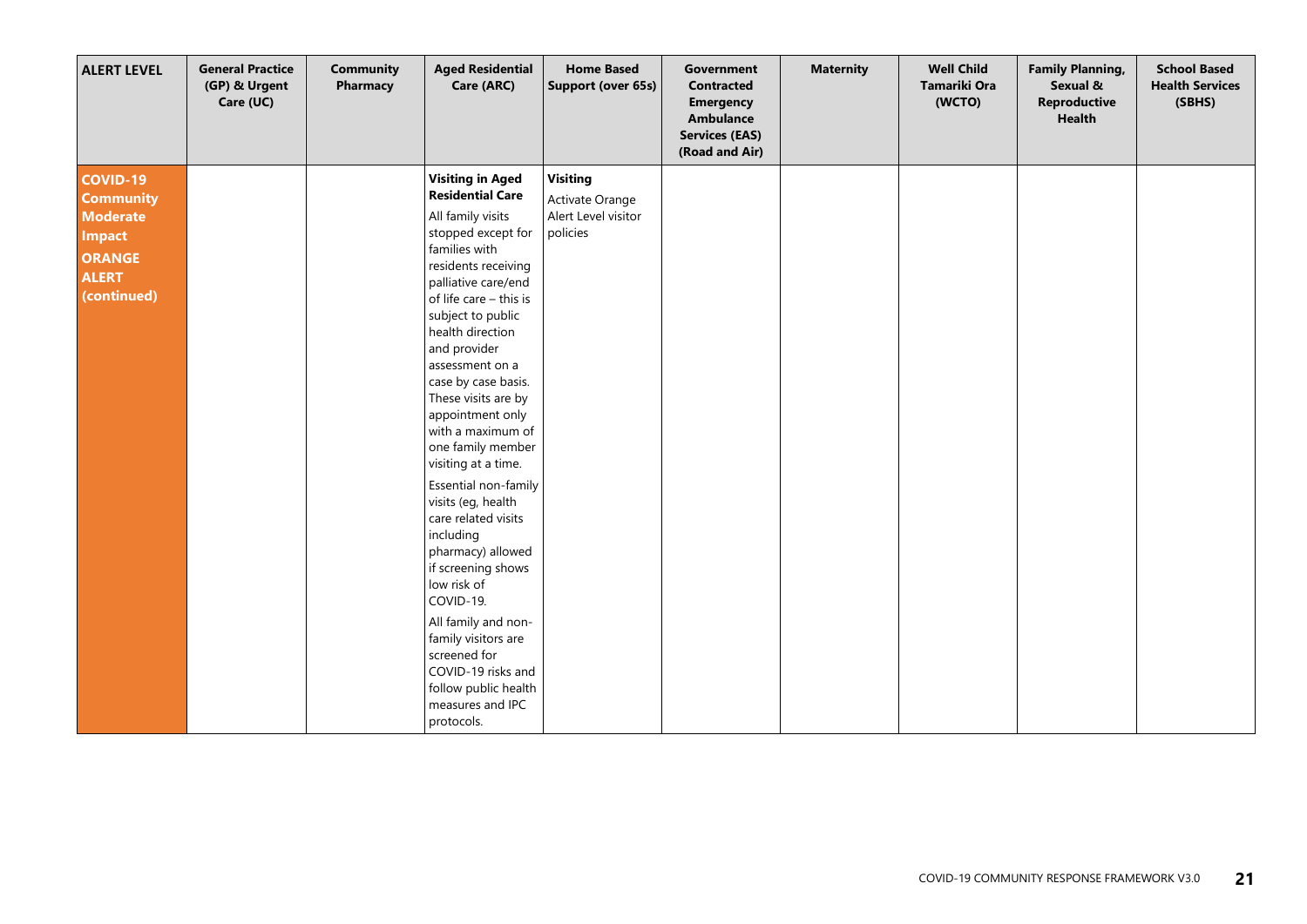| <b>ALERT LEVEL</b>                                                               | <b>General Practice</b><br>(GP) & Urgent<br>Care (UC) | <b>Community</b><br>Pharmacy | <b>Aged Residential</b><br>Care (ARC)                                                                       | <b>Home Based</b><br>Support (over 65s) | Government<br><b>Contracted</b><br><b>Emergency</b><br>Ambulance<br><b>Services (EAS)</b><br>(Road and Air) | <b>Maternity</b> | <b>Well Child</b><br>Tamariki Ora<br>(WCTO) | <b>Family Planning,</b><br>Sexual &<br><b>Reproductive</b><br>Health | <b>School Based</b><br><b>Health Services</b><br>(SBHS) |
|----------------------------------------------------------------------------------|-------------------------------------------------------|------------------------------|-------------------------------------------------------------------------------------------------------------|-----------------------------------------|-------------------------------------------------------------------------------------------------------------|------------------|---------------------------------------------|----------------------------------------------------------------------|---------------------------------------------------------|
| <b>COVID-19</b><br><b>Community</b>                                              |                                                       |                              | <b>Retirement</b><br>villages                                                                               |                                         |                                                                                                             |                  |                                             |                                                                      |                                                         |
| <b>Moderate</b><br><b>Impact</b><br><b>ORANGE</b><br><b>ALERT</b><br>(continued) |                                                       |                              | Operate within the<br>same restrictions as<br>the wider<br>community, with<br>on-site facilities<br>closed. |                                         |                                                                                                             |                  |                                             |                                                                      |                                                         |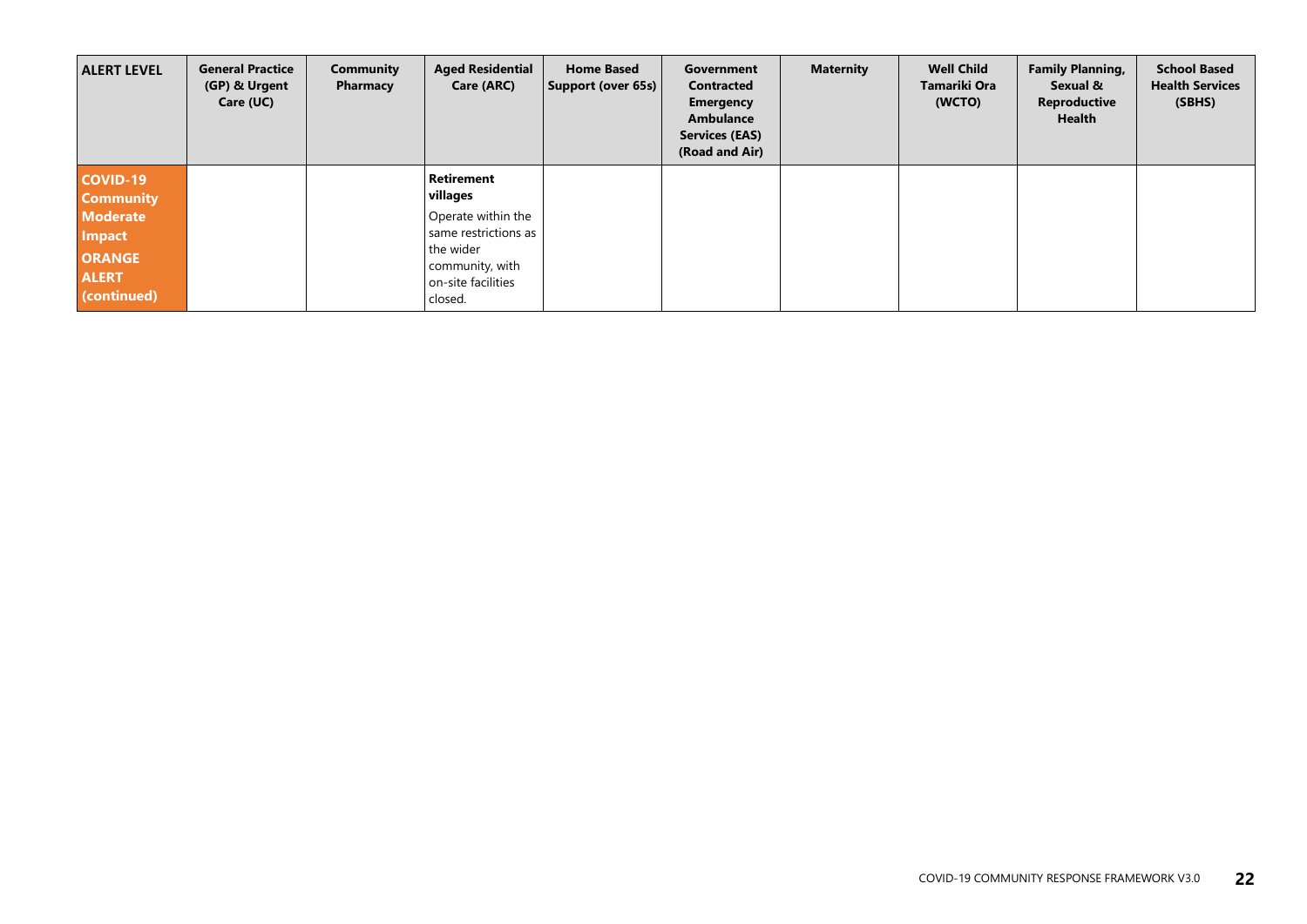| <b>ALERT LEVEL</b>                                                                                                                                                                                                                                                                     | <b>General Practice</b><br>(GP) & Urgent<br>Care (UC)                                                                                                                                                                                                                                                                                                                                                                                                                                                                                                                                                                                                                                                                                                                                                                                                                                                                                                                                                                                                                                                                                                                                                          | <b>Community</b><br>Pharmacy                                                                                                                                                                             | <b>Aged Residential</b><br>Care (ARC)                                                                                                                                                                                        | <b>Home Based</b><br>Support (over 65s)                                                                                                                          | <b>Government</b><br><b>Contracted</b><br><b>Emergency</b><br><b>Ambulance</b><br><b>Services (EAS)</b><br>(Road and Air) | <b>Maternity</b>                                                                                 | <b>Well Child</b><br>Tamariki Ora<br>(WCTO)                                                                                     | <b>Family Planning,</b><br>Sexual &<br><b>Reproductive</b><br><b>Health</b>                                                                                                                                                               | <b>School Based</b><br><b>Health Services</b><br>(SBHS)                                   |  |  |
|----------------------------------------------------------------------------------------------------------------------------------------------------------------------------------------------------------------------------------------------------------------------------------------|----------------------------------------------------------------------------------------------------------------------------------------------------------------------------------------------------------------------------------------------------------------------------------------------------------------------------------------------------------------------------------------------------------------------------------------------------------------------------------------------------------------------------------------------------------------------------------------------------------------------------------------------------------------------------------------------------------------------------------------------------------------------------------------------------------------------------------------------------------------------------------------------------------------------------------------------------------------------------------------------------------------------------------------------------------------------------------------------------------------------------------------------------------------------------------------------------------------|----------------------------------------------------------------------------------------------------------------------------------------------------------------------------------------------------------|------------------------------------------------------------------------------------------------------------------------------------------------------------------------------------------------------------------------------|------------------------------------------------------------------------------------------------------------------------------------------------------------------|---------------------------------------------------------------------------------------------------------------------------|--------------------------------------------------------------------------------------------------|---------------------------------------------------------------------------------------------------------------------------------|-------------------------------------------------------------------------------------------------------------------------------------------------------------------------------------------------------------------------------------------|-------------------------------------------------------------------------------------------|--|--|
| <b>COVID-19</b><br><b>Community</b><br><b>Severe Impact</b><br><b>RED ALERT</b><br><b>Trigger status</b><br>(individual or<br>cumulative):<br><b>Multiple</b><br>COVID-19 positive<br>patients in your<br>facility;<br>community<br>transmission<br>uncontrolled;<br>isolation and ICU | <b>General guidance</b><br>• Activate plans as required at Community Red Alert.<br>Continue screening for COVID-19 symptoms and Higher Index of Suspicion criteria with referral to general practice/testing centre as appropriate.<br>$\bullet$<br>Refer all patients and staff who exhibit symptoms for assessment and testing. Staff who have symptoms should be stood down until they obtain a negative test result<br>Activate appropriate PPE plans, aligned with MoH guidance.<br>$\bullet$<br>• Maintain stock levels of PPE, alcoholic hand gel and cleaning products.<br>Ensure cleaning and hand hygiene incorporated into routine practice.<br>Maintain triaging at entrances and physical distancing.<br>Non-essential service delivery should have ceased<br>$\bullet$<br>Activate plan to support mental health and wellbeing of staff.<br>$\bullet$<br>Work with vulnerable workers and unvaccinated staff to mitigate their risk and review impact on staffing.<br>$\bullet$<br>Activate plans to manage non-vaccinated or partially vaccinated workforce during increasing alert levels.<br>$\bullet$<br>• Activate plans to safeguard high priority services during increasing alert level. |                                                                                                                                                                                                          |                                                                                                                                                                                                                              |                                                                                                                                                                  |                                                                                                                           |                                                                                                  |                                                                                                                                 |                                                                                                                                                                                                                                           |                                                                                           |  |  |
| at capacity; all<br>available staff<br>redeployed to<br>critical care                                                                                                                                                                                                                  | Telehealth &<br><b>Virtual</b><br>Increase delivery of<br>service via<br>telehealth to 90% in<br>GP/as high as<br>practicable in<br>Urgent Care.                                                                                                                                                                                                                                                                                                                                                                                                                                                                                                                                                                                                                                                                                                                                                                                                                                                                                                                                                                                                                                                               | Telehealth &<br><b>Virtual</b><br>Maintain delivery of<br>care by telehealth<br>or non-contact<br>means wherever<br>possible whilst<br>ensuring access for<br>priority and<br>vulnerable<br>populations. | Telehealth &<br><b>Virtual</b><br>Maintain virtual<br>primary health care<br>including medical,<br>pharmacy, allied<br>and nursing<br>specialist care.<br>Activate virtual and<br>non-contact<br>delivery where<br>possible. | Telehealth &<br>Virtual<br>Maintain virtual and<br>non-contact<br>primary and<br>specialist medical<br>care and<br>community care,<br>such as day<br>programmes. |                                                                                                                           | Telehealth &<br><b>Virtual</b><br>Virtual and non-<br>contact<br>appointments<br>where possible. | Telehealth &<br><b>Virtual</b><br>Virtual and non-<br>contact delivery<br>only for prioritised<br>WCTO and B4SC<br>populations. | Telehealth &<br><b>Virtual</b><br>Increase clinical<br>resources on<br>providing increased<br>virtual services and<br>non-contact<br>delivery where<br>possible.<br>Prioritise virtual<br>appointments for<br>abortion referrals,<br>ECP. | Telehealth &<br><b>Virtual</b><br>Virtual and non-<br>contact delivery<br>where possible. |  |  |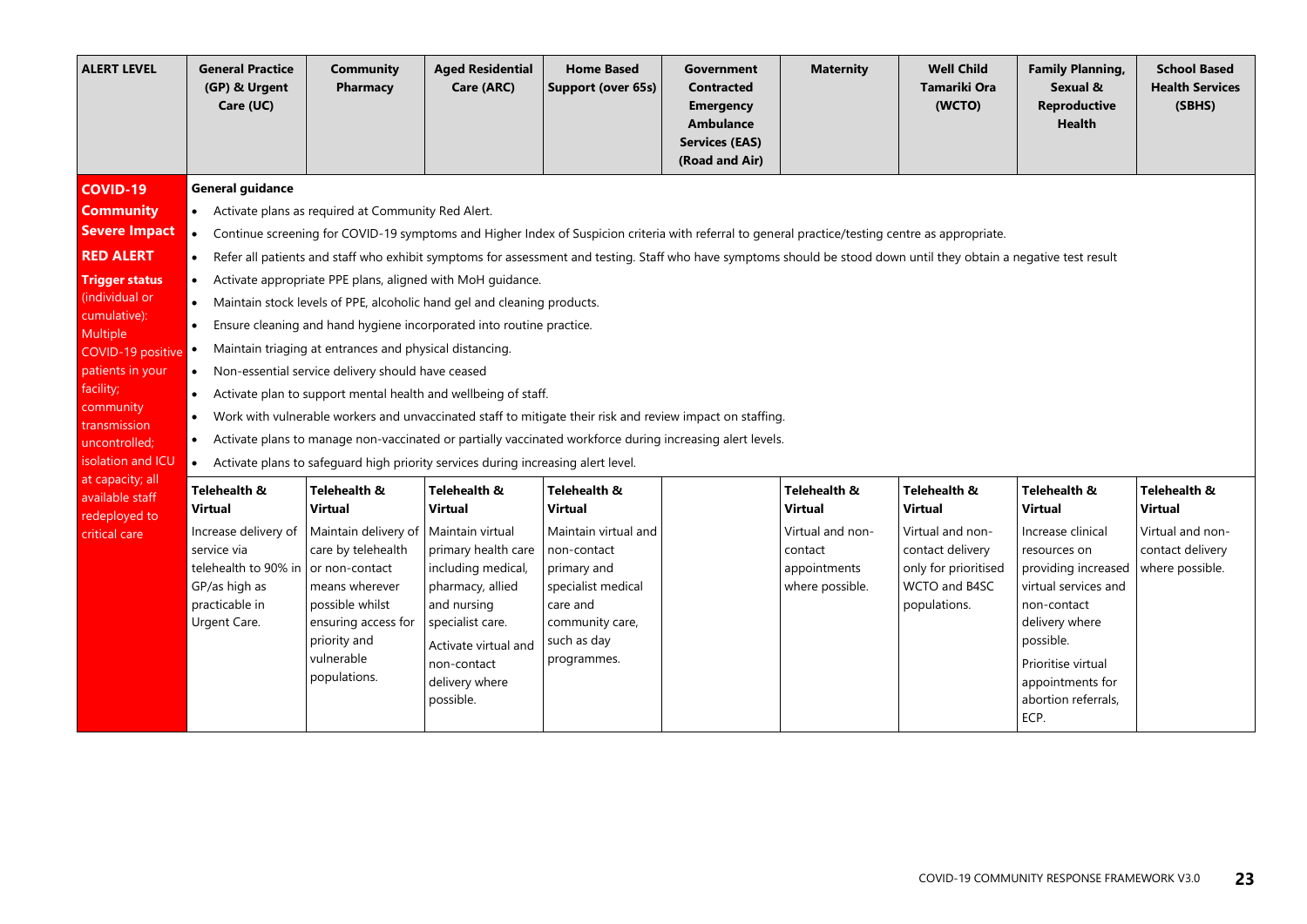| <b>ALERT LEVEL</b>                                                                             | <b>General Practice</b><br>(GP) & Urgent<br>Care (UC)                                                                                                                                                                                                                                                                                                                       | <b>Community</b><br>Pharmacy                                                                                                                                                                                                                                                   | <b>Aged Residential</b><br>Care (ARC)                                                                                                                                              | <b>Home Based</b><br>Support (over 65s)                                                                                                                                                              | Government<br><b>Contracted</b><br><b>Emergency</b><br>Ambulance<br><b>Services (EAS)</b><br>(Road and Air)                                                                                                          | <b>Maternity</b>                                                                                                                                                                                                                                                                                   | <b>Well Child</b><br><b>Tamariki Ora</b><br>(WCTO)                                                                                                          | <b>Family Planning,</b><br>Sexual &<br><b>Reproductive</b><br><b>Health</b>                                                                                                                                                                                                     | <b>School Based</b><br><b>Health Services</b><br>(SBHS)                                                                                                                                                                                                                                                       |
|------------------------------------------------------------------------------------------------|-----------------------------------------------------------------------------------------------------------------------------------------------------------------------------------------------------------------------------------------------------------------------------------------------------------------------------------------------------------------------------|--------------------------------------------------------------------------------------------------------------------------------------------------------------------------------------------------------------------------------------------------------------------------------|------------------------------------------------------------------------------------------------------------------------------------------------------------------------------------|------------------------------------------------------------------------------------------------------------------------------------------------------------------------------------------------------|----------------------------------------------------------------------------------------------------------------------------------------------------------------------------------------------------------------------|----------------------------------------------------------------------------------------------------------------------------------------------------------------------------------------------------------------------------------------------------------------------------------------------------|-------------------------------------------------------------------------------------------------------------------------------------------------------------|---------------------------------------------------------------------------------------------------------------------------------------------------------------------------------------------------------------------------------------------------------------------------------|---------------------------------------------------------------------------------------------------------------------------------------------------------------------------------------------------------------------------------------------------------------------------------------------------------------|
| <b>COVID-19</b><br><b>Community</b><br><b>Severe Impact</b><br><b>RED ALERT</b><br>(continued) | <b>Staffing</b><br>Minimise staff<br>numbers in centres;<br>support working<br>from home.<br>Where possible<br>apply cohorting to<br>patient streams.<br>One cohort cares<br>for green stream<br>eg, vaccination and<br>urgent non-<br>infectious illness<br>and remote<br>telehealth consults,<br>other cohort cares<br>for patients in red<br>stream eg,<br>swabbing etc. | <b>Staffing</b><br>Activate/maintain<br>staff rosters and<br>shift system plans.                                                                                                                                                                                               | <b>Staffing</b><br>Workforce Backup<br>Plans in place with<br>DHBs.<br>No staff movement<br>between residential<br>facilities.                                                     | <b>Staffing</b><br>Workforce Backup<br>Plans in place with<br>DHBs.                                                                                                                                  |                                                                                                                                                                                                                      |                                                                                                                                                                                                                                                                                                    | <b>Staffing</b><br>Staffing: review<br>staff rosters,<br>minimise staff in<br>office and support<br>working from<br>home.                                   |                                                                                                                                                                                                                                                                                 |                                                                                                                                                                                                                                                                                                               |
|                                                                                                | <b>Service planning</b><br>& delivery<br>Urgent and acute<br>care delivered as<br>needed.<br>Continue to deliver<br>immunisation<br>programmes, with<br>prioritisation of<br>vulnerable<br>populations.                                                                                                                                                                     | <b>Service planning</b><br>& delivery<br>Activate/maintain<br>home medicine<br>delivery plans (if<br>appropriate).<br>Provide tailored<br>services to<br>vulnerable patients<br>and provide<br>additional support<br>with their<br>medicine's<br>management as<br>appropriate. | <b>Service planning</b><br>& delivery<br>14 days isolation<br>upon admission.<br>Use ARC COVID-19<br>screening form for<br>all admissions.<br>Contact tracing<br>systems in place. | <b>Service planning</b><br>& delivery<br>Activate<br>Community Red<br>Alert Level<br>admission and<br>discharge pathways<br>developed with<br>DHB including<br>alternative<br>admission<br>pathways. | <b>Service planning</b><br>& delivery<br>Activate plans<br>considering<br>business continuity<br>PPE access,<br>workforce<br>availability, surge<br>resources,<br>engagement with<br>other EAS providers<br>and DHB. | <b>Service planning</b><br>& delivery<br>Prioritise support<br>for vulnerable or<br>high-risk women.<br>High-risk groups<br>continue to receive<br>in-person<br>midwifery care.<br>Early discharge<br>where clinically<br>appropriate from<br>hospitals for<br>postnatal care in<br>the community. | <b>Service planning</b><br>& delivery<br>Refer to Level<br>specific guidance<br>provided by WCTO<br>Interim Clinical<br>Governance Group<br>on MoH website. | <b>Service planning</b><br>& delivery<br>Stop all outreach<br>clinics.<br>Support prioritised<br>for vulnerable or<br>high-risk patients.<br>Provide in-person<br>appointments for:<br>LARC, symptomatic<br>STIs, Depo repeats.<br>All other<br>appointments done<br>virtually. | <b>Service planning</b><br>& delivery<br>Ensure rangatahi<br>with health needs<br>are aware of<br>currently operating<br>services to receive<br>in person help, eq,<br>access to primary<br>care and mental<br>health care and<br>sexual health<br>services, and how<br>they can contact<br>the school nurse. |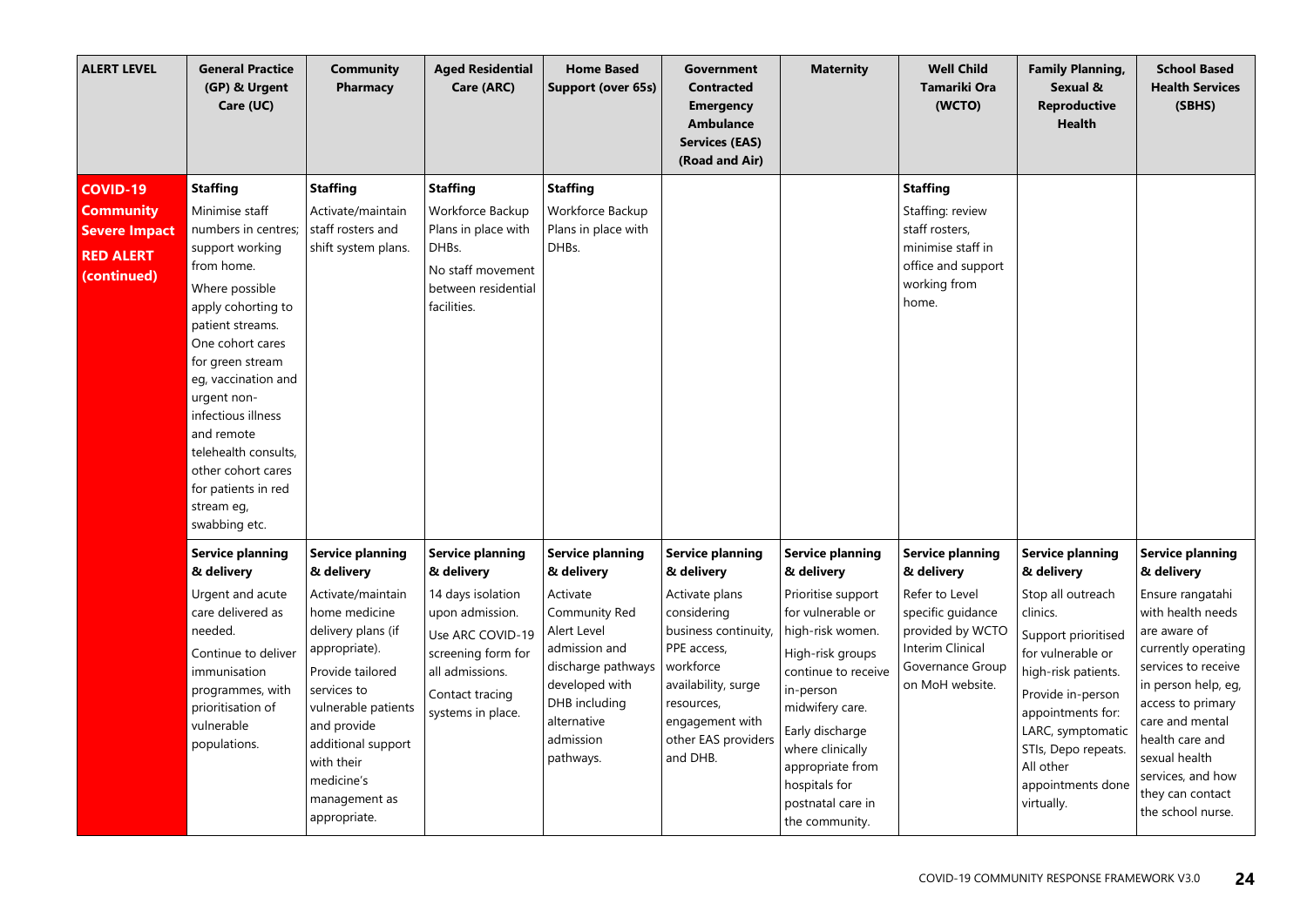| <b>ALERT LEVEL</b>                                                                             | <b>General Practice</b><br>(GP) & Urgent<br>Care (UC)                                                                                                                                                                                                                                                                                                                                                                                                                                                                               | <b>Community</b><br>Pharmacy                                                                                                                                                                                                                                                                                                                                                                                                                                                                                                                                             | <b>Aged Residential</b><br>Care (ARC)                                                                                                                                                                                                                                                                                                                                                                                                                                                                                                                                                          | <b>Home Based</b><br>Support (over 65s)                                                                                                                                                                                                                                                                                                                                                                                                                                                                                                                                                                                    | <b>Government</b><br><b>Contracted</b><br><b>Emergency</b><br><b>Ambulance</b><br><b>Services (EAS)</b><br>(Road and Air)                                                                                                                                                                                                                                                                                                                                                                                     | <b>Maternity</b>                                                                                                                                                                                                                                                                                          | <b>Well Child</b><br>Tamariki Ora<br>(WCTO)                                                                                                                                                                                                                                                                                                                                                                                                    | <b>Family Planning,</b><br>Sexual &<br><b>Reproductive</b><br><b>Health</b>                                                                                                                                                                                                                                                                                                  | <b>School Based</b><br><b>Health Services</b><br>(SBHS)                                                                                                                                                                                                                                                                                                                  |
|------------------------------------------------------------------------------------------------|-------------------------------------------------------------------------------------------------------------------------------------------------------------------------------------------------------------------------------------------------------------------------------------------------------------------------------------------------------------------------------------------------------------------------------------------------------------------------------------------------------------------------------------|--------------------------------------------------------------------------------------------------------------------------------------------------------------------------------------------------------------------------------------------------------------------------------------------------------------------------------------------------------------------------------------------------------------------------------------------------------------------------------------------------------------------------------------------------------------------------|------------------------------------------------------------------------------------------------------------------------------------------------------------------------------------------------------------------------------------------------------------------------------------------------------------------------------------------------------------------------------------------------------------------------------------------------------------------------------------------------------------------------------------------------------------------------------------------------|----------------------------------------------------------------------------------------------------------------------------------------------------------------------------------------------------------------------------------------------------------------------------------------------------------------------------------------------------------------------------------------------------------------------------------------------------------------------------------------------------------------------------------------------------------------------------------------------------------------------------|---------------------------------------------------------------------------------------------------------------------------------------------------------------------------------------------------------------------------------------------------------------------------------------------------------------------------------------------------------------------------------------------------------------------------------------------------------------------------------------------------------------|-----------------------------------------------------------------------------------------------------------------------------------------------------------------------------------------------------------------------------------------------------------------------------------------------------------|------------------------------------------------------------------------------------------------------------------------------------------------------------------------------------------------------------------------------------------------------------------------------------------------------------------------------------------------------------------------------------------------------------------------------------------------|------------------------------------------------------------------------------------------------------------------------------------------------------------------------------------------------------------------------------------------------------------------------------------------------------------------------------------------------------------------------------|--------------------------------------------------------------------------------------------------------------------------------------------------------------------------------------------------------------------------------------------------------------------------------------------------------------------------------------------------------------------------|
| <b>COVID-19</b><br><b>Community</b><br><b>Severe Impact</b><br><b>RED ALERT</b><br>(continued) | <b>Service planning</b><br>& delivery<br>(continued)<br>According to<br>capacity, prioritise<br>childhood imms<br>and high needs<br>populations.<br>Screening<br>programmes may<br>cease according to<br>regional capacity.<br>COVID-19 testing<br>and assessment<br>primarily at<br>designated centres<br>and mobile services<br>where possible.<br>Management of<br>COVID-19 positive<br>patients in<br>community to be<br>done by telehealth.<br>Proactively protect,<br>support and focus<br>care of vulnerable<br>populations. | <b>Service planning</b><br>& delivery<br>(continued)<br>Provide on-site<br>services in a way<br>that complies with<br>all alert level<br>requirements and<br>IPC and PPE<br>guidance.<br>Continue with<br>influenza<br>vaccinations (and<br>MMR when<br>contracted this<br>service) with<br>prioritisation of<br>vulnerable<br>populations.<br>Work with<br>vulnerable patients<br>to reduce number<br>of trips to the<br>pharmacy as much<br>as possible.<br>Defer non-essential<br>services, noting<br>vulnerable<br>populations may<br>still need to receive<br>care. | <b>Service planning</b><br>& delivery<br>(continued)<br>Separated streams<br>for people with<br>symptoms<br>consistent with<br>COVID-19 and non<br>COVID-19 cases to<br>manage isolation as<br>required - this may<br>be across facilities.<br>Restrictions on<br>entry/exit so<br>essential and<br>emergency moves<br>only.<br>Provide palliative<br>care support where<br>appropriate and<br>necessary.<br>Ensure hygiene/<br>infection control<br>and distancing<br>guidance is<br>adhered to,<br>isolation areas are<br>maintained, and<br>mental health and<br>wellbeing is<br>supported. | <b>Service planning</b><br>& delivery<br>(continued)<br>Separated stream<br>for people with<br>symptoms<br>consistent with<br>COVID-19 and non<br>COVID-19 cases to<br>manage isolation as<br>required.<br>Provide palliative<br>care support where<br>appropriate and<br>necessary.<br>Essential home and<br>community support<br>care provided to<br>clients as identified<br>by client risk<br>assessment, such as<br>showering, bathing,<br>toileting, essential<br>hygiene and skin<br>care, positioning,<br>medicine<br>administration,<br>support with<br>nutrition, hydration<br>and urgent mental<br>health care. | <b>Service planning</b><br>& delivery<br>(continued)<br>Activate pathways<br>that could be used<br>to stream patients<br>away from in-<br>person care if alert<br>levels increase, if<br>required.<br>Work with other<br>EAS and DHB to<br>nationally develop<br>transfer of patients<br>if required.<br>Activate plans for<br>regional COVID-19<br>Alert Level variation<br>and changes to<br>destination<br>protocols (eq,<br>Trauma, STEMI,<br>Stroke) with other<br>providers and DHBs<br>as appropriate. | <b>Service planning</b><br>& delivery<br>(continued)<br>Whānau/<br>community-centred<br>responses for<br>priority populations<br>to ensure access to<br>the necessary care,<br>and to support<br>equity.<br>Implement the<br>referral/delivery<br>process for non-<br>health related<br>welfare concerns. | <b>Service planning</b><br>& delivery<br>(continued)<br>Support prioritised<br>in-person care<br>under strict<br>infection<br>prevention and<br>control procedures<br>for vulnerable or<br>high-risk patients<br>only, and in<br>collaboration with<br>community<br>midwifery and<br>primary care.<br>Whānau/<br>community-centred<br>responses for<br>priority populations<br>to ensure access to<br>necessary care and<br>to support equity. | <b>Service planning</b><br>& delivery<br>(continued)<br>Client Contact<br>Centre moves to<br>working in teams;<br>one in the contact<br>centre one at<br>home.<br>Whānau/<br>community-centred<br>responses for<br>priority populations<br>to ensure access<br>and equity.<br>Implement the<br>referral/ delivery<br>process for non-<br>health related<br>welfare concerns. | Service planning<br>& delivery<br>(continued)<br>Whānau/<br>community-centred<br>responses for<br>rangatahi to ensure<br>access to necessary<br>care and to support<br>equity, especially<br>mental health care.<br>Utilise local referral/<br>delivery processes<br>for non-health<br>related welfare<br>concerns, especially<br>to ensure a safe<br>living situation.\ |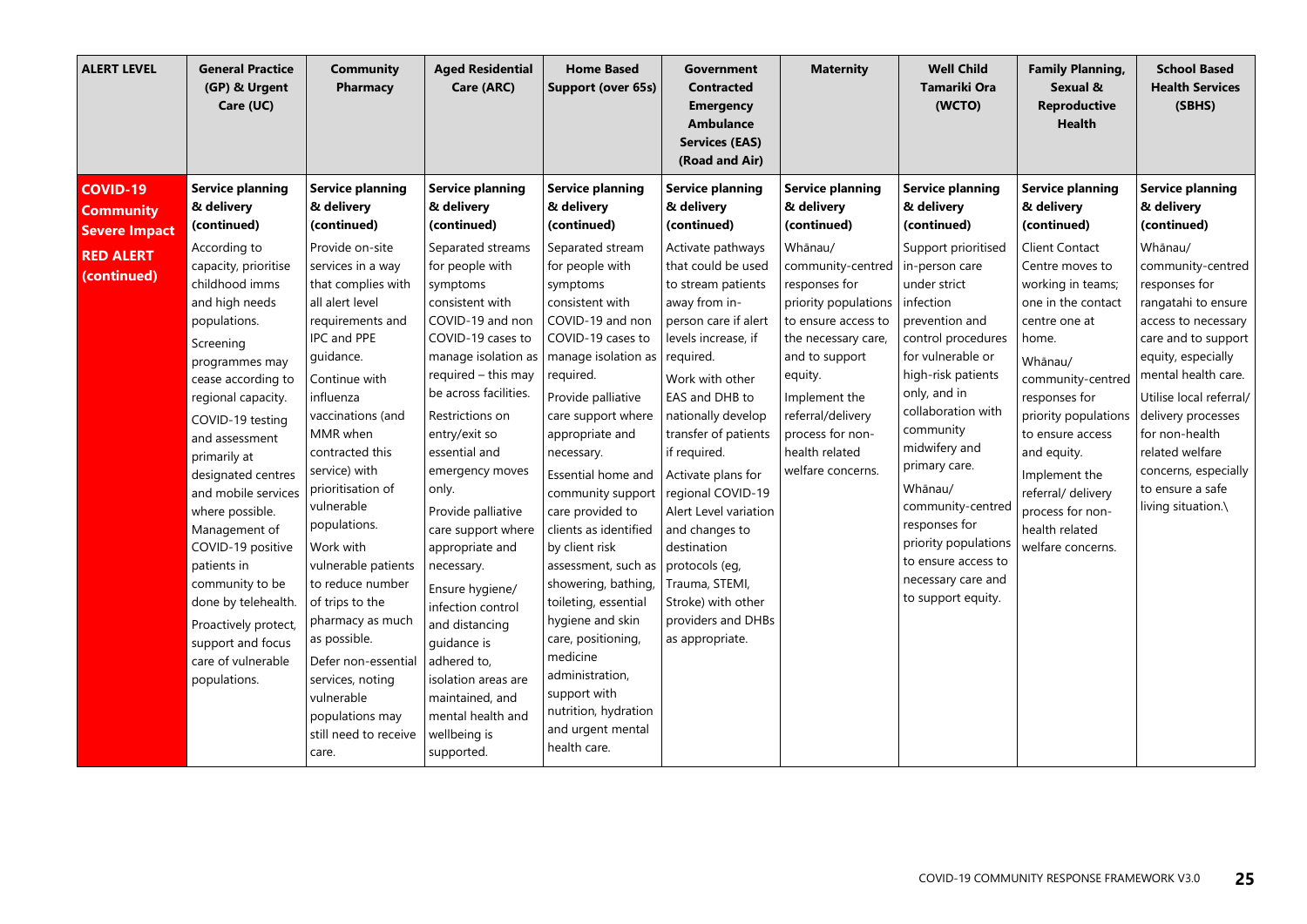| <b>General Practice</b><br><b>ALERT LEVEL</b><br>(GP) & Urgent<br>Care (UC)                                                                                                                                                                                                                                                                                                                                                                                                               | <b>Community</b><br><b>Aged Residential</b><br>Pharmacy<br>Care (ARC) | <b>Home Based</b><br>Support (over 65s)                                                                                                                                                                                                                                                       | Government<br><b>Contracted</b><br><b>Emergency</b><br>Ambulance<br><b>Services (EAS)</b><br>(Road and Air)                                                                                                                                                                                                                                                                                                                                                                                          | <b>Maternity</b> | <b>Well Child</b><br>Tamariki Ora<br>(WCTO) | <b>Family Planning,</b><br>Sexual &<br><b>Reproductive</b><br><b>Health</b> | <b>School Based</b><br><b>Health Services</b><br>(SBHS) |
|-------------------------------------------------------------------------------------------------------------------------------------------------------------------------------------------------------------------------------------------------------------------------------------------------------------------------------------------------------------------------------------------------------------------------------------------------------------------------------------------|-----------------------------------------------------------------------|-----------------------------------------------------------------------------------------------------------------------------------------------------------------------------------------------------------------------------------------------------------------------------------------------|------------------------------------------------------------------------------------------------------------------------------------------------------------------------------------------------------------------------------------------------------------------------------------------------------------------------------------------------------------------------------------------------------------------------------------------------------------------------------------------------------|------------------|---------------------------------------------|-----------------------------------------------------------------------------|---------------------------------------------------------|
| <b>Service planning</b><br><b>COVID-19</b><br>& delivery<br><b>Community</b><br>(continued)<br><b>Severe Impact</b><br>Increase support<br><b>RED ALERT</b><br>for management of<br>(continued)<br>COVID-19 patients<br>in community via<br>telehealth and<br>using support of<br>virtual ward rounds<br>with secondary<br>care.<br>Designated services<br>for non-health<br>related welfare<br>concerns.<br>Actively manage<br>patients who have<br>had deferred<br>hospital level care. |                                                                       | <b>Service planning</b><br>& delivery<br>(continued)<br>Cease non-essential Plan for<br>home and<br>community<br>supports.<br><b>Activate Safety</b><br>Check - phone/<br>video from family<br>or friend.<br>Implement<br>proactive support<br>for non-health<br>related welfare<br>concerns. | <b>Service planning</b><br>& delivery<br>(continued)<br>appropriate<br>'disaster response'<br>(eg, earthquake)<br>incorporating<br>regional COVID<br>risks/levels as<br>needed.<br>Ensure air<br>ambulance<br>helicopters are<br>utilised for patients<br>with an appropriate<br>clinical need, and<br>patients without<br>clinical benefit are<br>moved by road<br>ambulance. Ensure<br>that DHBs are<br>aware of the fixed<br>wing as an<br>alternative to<br>helicopters for<br>appropriate IHTs. |                  |                                             |                                                                             |                                                         |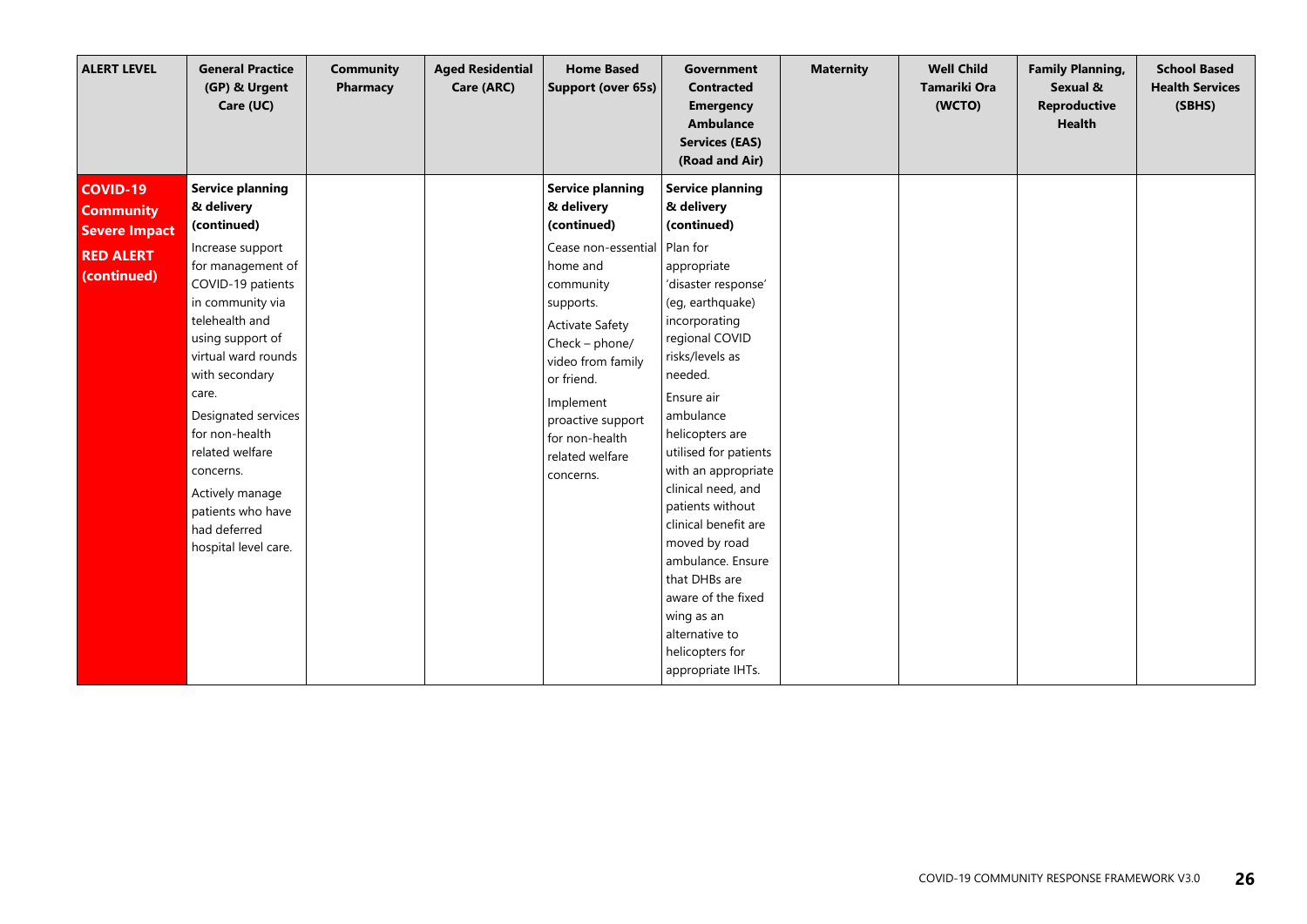| <b>ALERT LEVEL</b>                                                                             | <b>General Practice</b><br>(GP) & Urgent<br>Care (UC) | <b>Community</b><br>Pharmacy | <b>Aged Residential</b><br>Care (ARC)                                                                                                                                                                                                                                                                                                                                                                                                                                                                                                                                                                   | <b>Home Based</b><br>Support (over 65s) | Government<br><b>Contracted</b><br><b>Emergency</b><br><b>Ambulance</b><br><b>Services (EAS)</b><br>(Road and Air) | <b>Maternity</b> | <b>Well Child</b><br>Tamariki Ora<br>(WCTO) | <b>Family Planning,</b><br>Sexual &<br>Reproductive<br><b>Health</b> | <b>School Based</b><br><b>Health Services</b><br>(SBHS) |
|------------------------------------------------------------------------------------------------|-------------------------------------------------------|------------------------------|---------------------------------------------------------------------------------------------------------------------------------------------------------------------------------------------------------------------------------------------------------------------------------------------------------------------------------------------------------------------------------------------------------------------------------------------------------------------------------------------------------------------------------------------------------------------------------------------------------|-----------------------------------------|--------------------------------------------------------------------------------------------------------------------|------------------|---------------------------------------------|----------------------------------------------------------------------|---------------------------------------------------------|
| <b>COVID-19</b><br><b>Community</b><br><b>Severe Impact</b><br><b>RED ALERT</b><br>(continued) |                                                       |                              | <b>Service planning</b><br>& delivery<br>(continued)<br>InterRAI<br>assessments must<br>be completed on<br>admission. Six<br>monthly interRAI<br>reassessments, and<br>interRAI<br>assessments for a<br>change in level of<br>care, are waived.<br>Reduce resident<br>activities to those<br>that maintain<br>physical distancing.<br>Continuing<br>religious/spiritual<br>services by digital<br>means where<br>possible.*<br>Ensure residents<br>and family/whānau<br>are supported to<br>express their<br>concerns and make<br>complaints, and<br>complaints are<br>documented and<br>responded to.* |                                         |                                                                                                                    |                  |                                             |                                                                      |                                                         |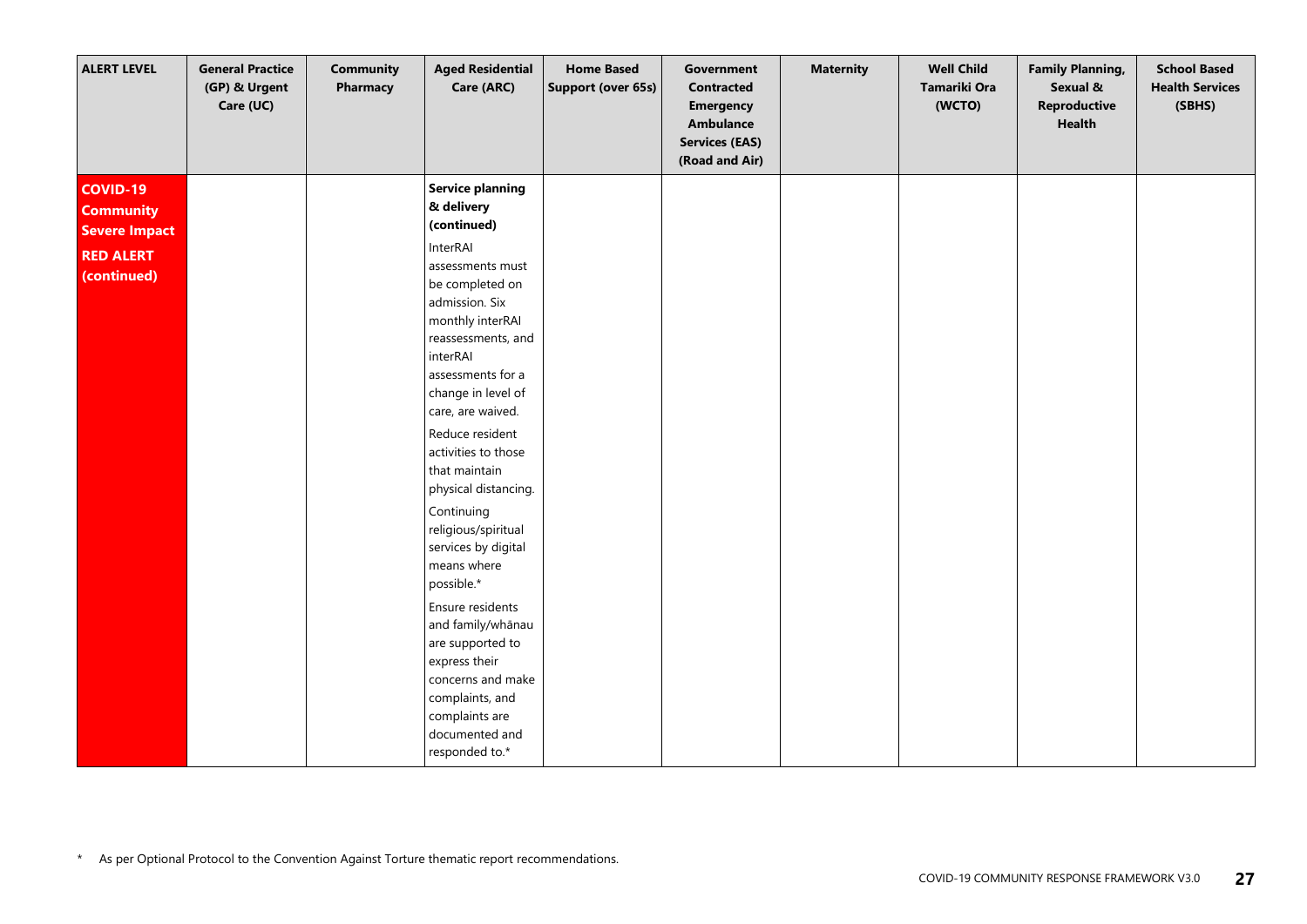| <b>ALERT LEVEL</b>                                                                             | <b>General Practice</b><br>(GP) & Urgent<br>Care (UC) | <b>Community</b><br>Pharmacy | <b>Aged Residential</b><br>Care (ARC)                                                                                                                                                                                                                                                                                                                                                                                                                                                                                                                                                                                                                | <b>Home Based</b><br>Support (over 65s) | Government<br><b>Contracted</b><br><b>Emergency</b><br><b>Ambulance</b><br><b>Services (EAS)</b><br>(Road and Air) | <b>Maternity</b> | <b>Well Child</b><br>Tamariki Ora<br>(WCTO) | <b>Family Planning,</b><br>Sexual &<br>Reproductive<br>Health | <b>School Based</b><br><b>Health Services</b><br>(SBHS) |
|------------------------------------------------------------------------------------------------|-------------------------------------------------------|------------------------------|------------------------------------------------------------------------------------------------------------------------------------------------------------------------------------------------------------------------------------------------------------------------------------------------------------------------------------------------------------------------------------------------------------------------------------------------------------------------------------------------------------------------------------------------------------------------------------------------------------------------------------------------------|-----------------------------------------|--------------------------------------------------------------------------------------------------------------------|------------------|---------------------------------------------|---------------------------------------------------------------|---------------------------------------------------------|
| <b>COVID-19</b><br><b>Community</b><br><b>Severe Impact</b><br><b>RED ALERT</b><br>(continued) |                                                       |                              | <b>Service planning</b><br>& delivery<br>(continued)<br>Minimise use of<br>restrictive practices<br>and report critical<br>incidents.<br>Planned respite<br>services suspended,<br>urgent respite care<br>provided.<br>Onsite audits<br>stopped except for<br>the MoH<br>inspections and<br>DHB's issue-based<br>audits if any serious<br>concerns about<br>quality and safety<br>of care.<br>NGO delivered<br>services, such as<br>social connection,<br>health promotion<br>and education<br>activities are<br>suspended,<br>however other non-<br>contact ways of<br>providing this<br>support are<br>encouraged, such<br>as ZOOM or by<br>phone. |                                         |                                                                                                                    |                  |                                             |                                                               |                                                         |